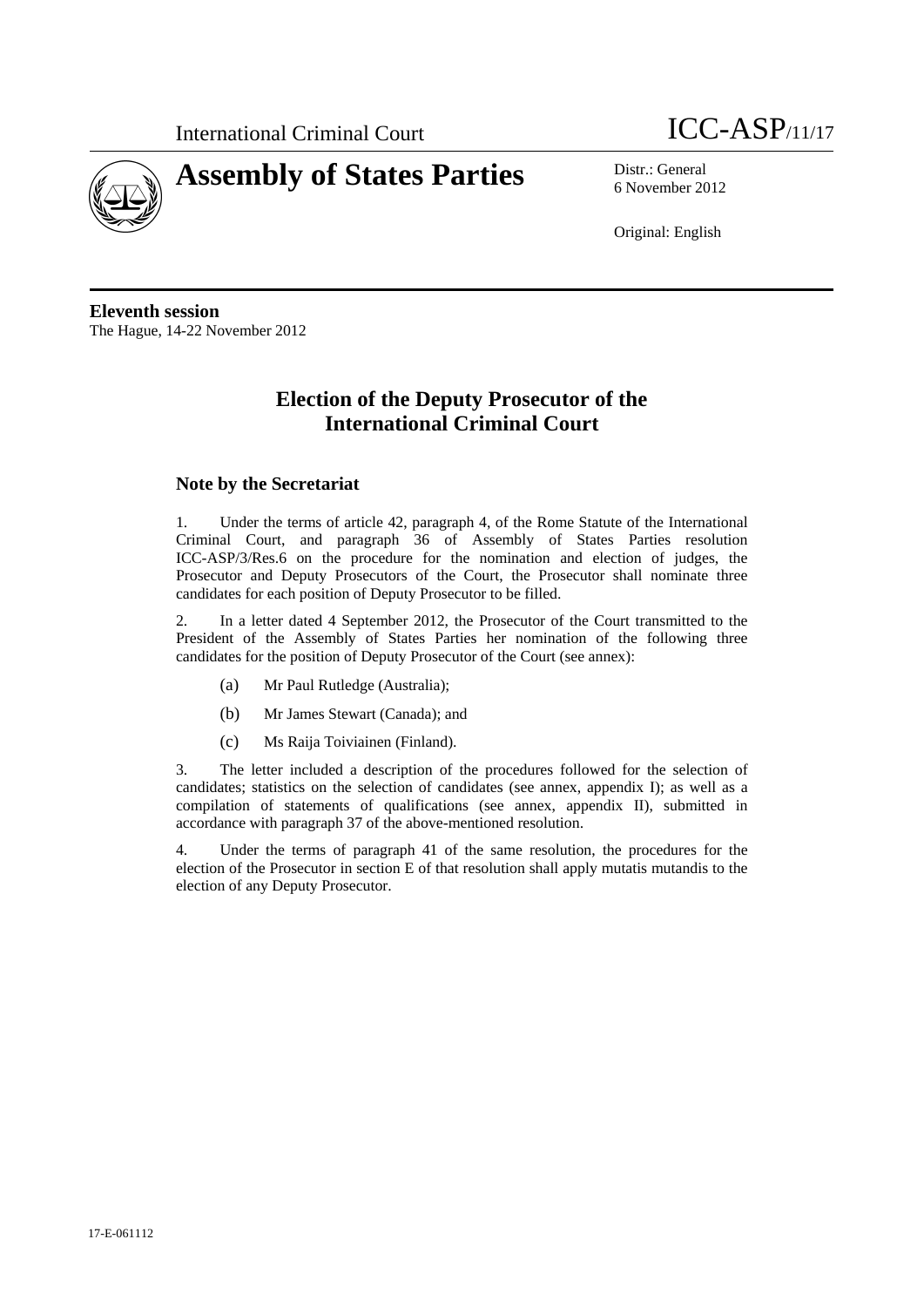### **Annex**

## **Letter from the Prosecutor to the President of the Assembly**

4 September 2012

#### Your Excellency,

I have the honour to inform you, in your capacity as President of the Assembly of States Parties to the Rome Statute of the International Criminal Court, that the process of selection of candidates for nomination to the position of Deputy Prosecutor (Prosecutions) has been finalized.

The candidates hereby nominated have been selected from a pool of 120 applicants from States Parties and non-States Parties. The vacancy announcement was advertised for nine weeks in accordance with the Court's procedures, from 9 February until 15 April 2012.

Pursuant to article 42, paragraph 3 of the Statute, candidates must be persons of high moral character, be highly competent and have extensive practical experience in the prosecution or trial of criminal cases. The extensive interview process sought to identify candidates who meet these requirements.

After reviewing all of the applications during May and June, the three member screening panel chaired by me selected fifteen candidates for an initial screening interview and a visit to the seat of the Court. Thirteen of these candidates accepted the invitation to participate in the initial screening process. In addition to the extensive screening interview during which the screening panel tested candidates on their legal and managerial skills and capabilities, the candidates met individually for in-depth discussions with senior staff of the Office of the Prosecutor (OTP). All candidates also submitted written responses to the same questions, having been given equal time to access and respond to these questions. Meetings with senior staff were intended to test candidates' interpersonal skills as well as to allow candidates to more freely articulate their vision of the OTP and of the role of the Deputy Prosecutor. These meetings resulted in reports that were shared with the screening panel.

At the conclusion of the initial screening interviews, six candidates were selected for full interviews, which took place on 23-24 July and 14 August 2012. The five member interview panel, which included two persons from outside the OTP, assisted me in further testing the candidates' qualities, abilities and knowledge of the law. The interviews were followed by meetings with a group of Senior Trial Lawyers who also posed a series of legal and other questions and submitted their impressions to me.

Both the panel and the group of Senior Trial Lawyers were unanimous in the view that all candidates were of high caliber, and individually possess strengths and weaknesses. I have carefully considered the views of the panel members as well as those of the Senior Trial Lawyers. Taking into account my vision for the Office and in accordance with article 42, paragraph 4 of the Rome Statute, I have decided to nominate three candidates who possess the requisite experience and qualifications to assist me in running an effective and efficient Office. These are (in alphabetical order): Mr. Paul Rutledge (Australia); Mr. James Stewart (Canada); Ms Raija Toiviainen (Finland). All of them possess the capabilities and qualities of an excellent Deputy Prosecutor and they all fully meet the requirements of the Statute. Anyone of them would be a welcome complement to the Office.

I request, Excellency, that you transmit their names to the Assembly of States Parties for consideration at the upcoming 11th Session in November 2012. Statistics of the total number of applicants as well as the total number of those interviewed are attached to this letter as appendix I. The curricula vitae of the nominees are attached as appendix II (in alphabetical order), for the consideration of the Assembly.

Yours sincerely,

Fatou Bensouda, Prosecutor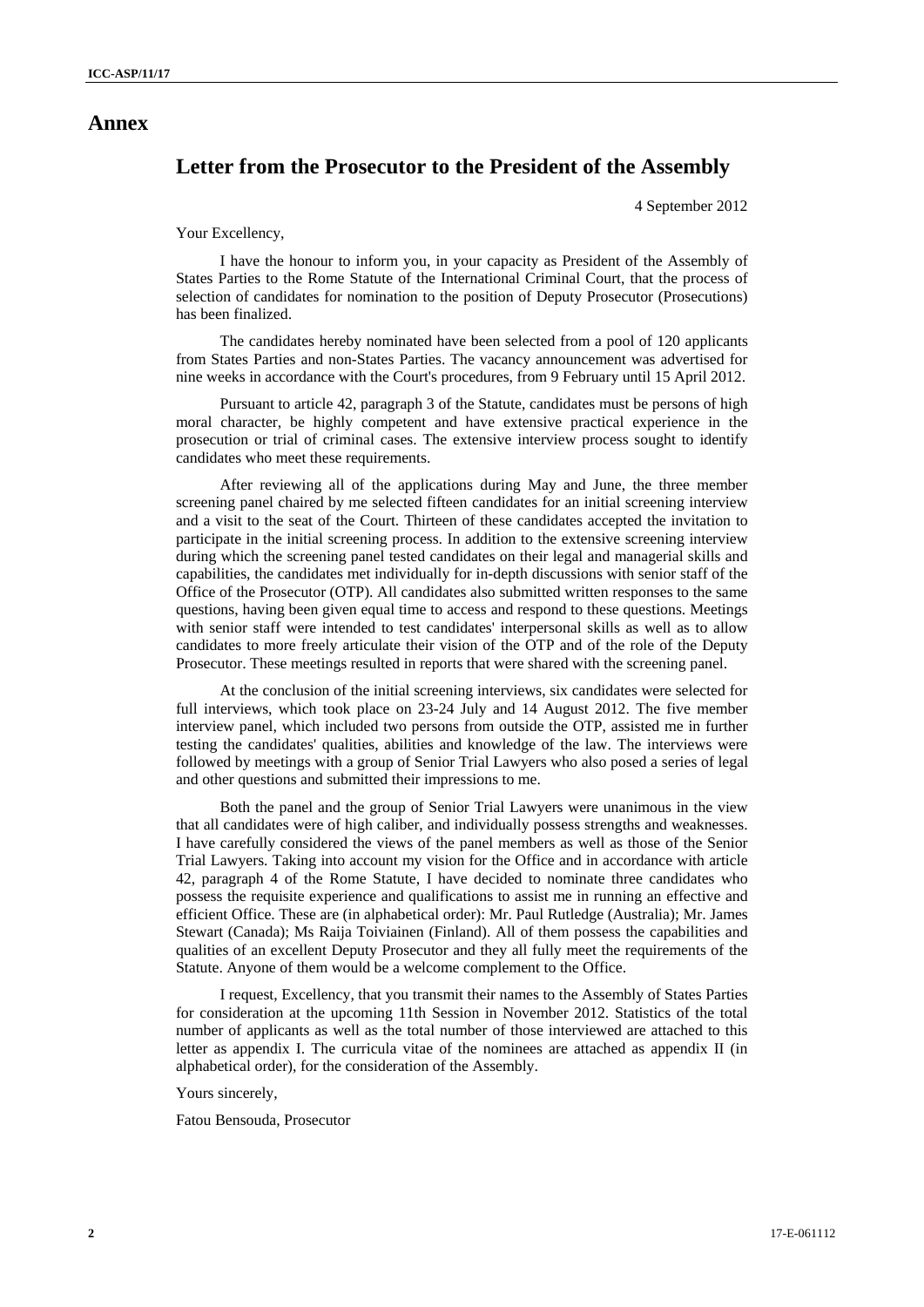# **Appendix I**

# **Statistics on the selection of candidates for nomination for the position of Deputy Prosecutor (Prosecutions) in the Office of the Prosecutor of the International Criminal Court**

### **A. Statistics of applications received**

A total of 120 applications for the position of Deputy Prosecutor (Prosecutions) were received. Below is a breakdown by gender, ratification status of country of nationality, and geographic origin.

| <b>Total number of applications received</b>    | 120 |            |          |               |
|-------------------------------------------------|-----|------------|----------|---------------|
|                                                 |     | % of total | subtotal | % of subtotal |
| Female applicants                               | 28  | (23%)      |          |               |
| Male applicants                                 | 92  | (77%)      |          |               |
| <b>State Party applicants</b>                   | 78  | (65%)      |          |               |
| Females                                         |     |            | 21       | (27%)         |
| Males                                           |     |            | 57       | (73%)         |
| Non-State Party applicants                      | 42  | (35%)      |          |               |
| Females                                         |     |            | 7        | (17%)         |
| Males                                           |     |            | 35       | (83%)         |
| African applicants                              | 31  | (26%)      |          |               |
| Asian applicants                                | 12  | $(10\%)$   |          |               |
| Eastern European applicants                     | 2   | $(2\%)$    |          |               |
| Latin-American and Caribbean applicants         | 11  | $(9\%)$    |          |               |
| Western European and other States applicants 64 |     | (33%)      |          |               |

## **B. Statistics of short-listed candidates**

|                                              | <b>State Party applicants</b>                                 | 15 |                                                    |
|----------------------------------------------|---------------------------------------------------------------|----|----------------------------------------------------|
| African applicants Asian applicants          |                                                               | 3  |                                                    |
| Eastern European applicants                  |                                                               |    | 1                                                  |
| Latin-American and Caribbean applicants      |                                                               | 1  |                                                    |
| Western European and other States applicants |                                                               | 9  |                                                    |
| 1.                                           | Short-list:                                                   |    | 15 candidates (12 male / 3 female)                 |
| 2.                                           | Initial screening process: 13 candidates (10 male / 3 female) |    |                                                    |
| 3.                                           | Face to face interview:                                       |    | 6 candidates $(4 \text{ male} / 2 \text{ female})$ |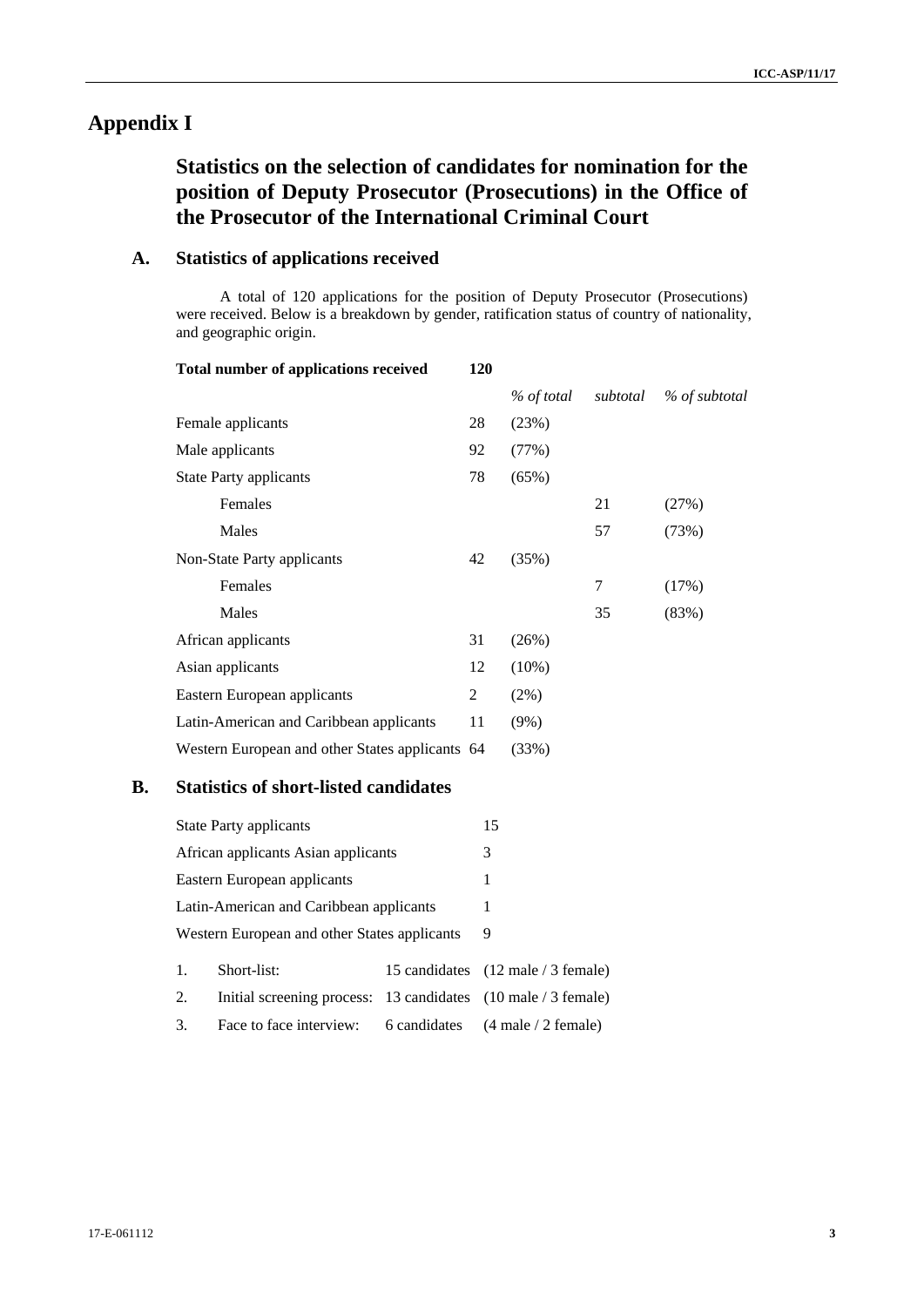## **Appendix II**

# **Alphabetical list of candidates nominated for the position of Deputy Prosecutor (Prosecutions) in the Office of the Prosecutor of the International Criminal Court**

### *Content*

|  | Page |
|--|------|
|  |      |
|  |      |
|  |      |

## **1. Paul Rutledge (Australia)**

[Original: English]

### **Executive summary of relevant experience**

1. Management experience at a senior level:

(a) Eight years experience as Deputy Director of Public Prosecutions for Queensland (Australia) during which time I acted as Director of Public Prosecutions on occasion. This is a large office with over 300 staff;

(b) In recent years, I have worked as advisor to both the Public Prosecutor for Papua New Guinea and the Director of Public Prosecutions for the Solomon Islands, advising them in relation to management matters. I have also acted as Deputy Director of Public prosecutions for the Solomon Islands;

(c) Prior to the above I have had extensive experience in "middle" management in both the Queensland and Commonwealth Offices of the Director of Public Prosecutions in Australia; and

(d) Amongst other things, in the performance of the above functions I have had substantial experience in

- (i) Supervision and management of staff;
- (ii) Design and implementation of practices and procedures;
- (iii) Management and supervision of case work loads;

(iv) Representing my office at government level, in the media and at public and professional forums; and

- (v) Cost effective management of prosecution resources.
- 2. Criminal law experience:
	- (a) I have over thirty years experience as a prosecutor;

(b) I have appeared in criminal proceedings at every level of the criminal justice system in Australia up to and including the High Court of Australia;

(c) I have appeared at the trial and appellate level in the Solomon Islands and Papua New Guinea; and

(d) I have extensive experience in prosecuting the most complex trials and appeals.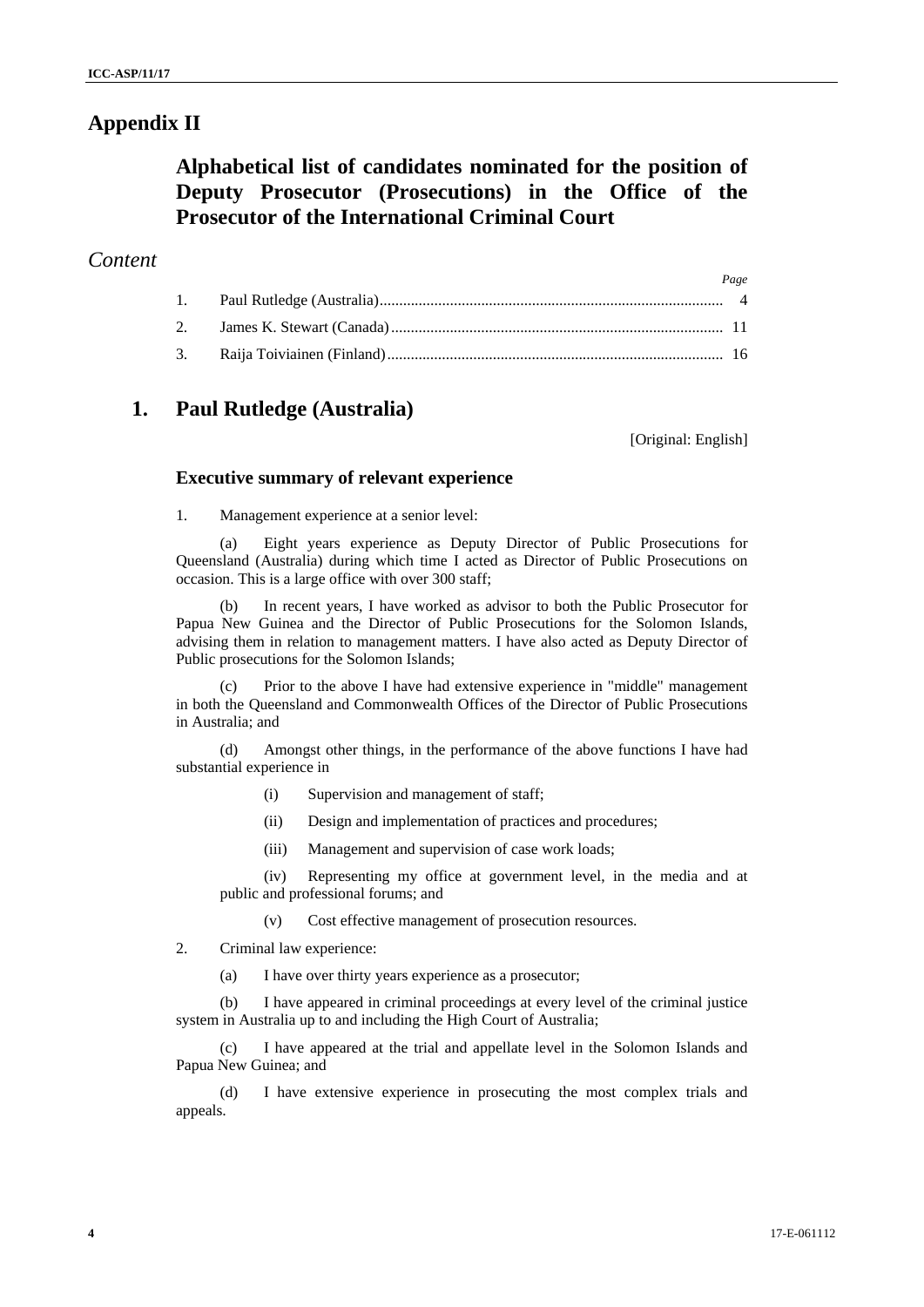### **Curriculum vitae**

### **Personal Particulars**

Born: 2 April 1953

#### **Education**

- 1. Honours Degree in Law: University of Queensland 1979.
- 2. Master of Public and International Law: University of Melbourne 2012.

#### **Professional qualifications**

- 1. Admitted as a Barrister of the Supreme Court of Queensland 30 January 1979.
- 2. Enrolled as a Barrister of the High Court of Australia 20 March 1985.
- 3. Previously enrolled as a lawyer in the Solomon Islands.
- 4. Entitled to Practice as a lawyer in Papua New Guinea.

#### **Present position**

Principal Advisor to the Public Prosecutor and Prosecution Team Leader Papua New Guinea.

### **Employment history (from about date of admission)**

1. *Office of the Public Prosecutor Papua New Guinea*, Principal Advisor and Prosecution Team Leader, 1 April 2010 to date.

2. *Office of the Director of Public Prosecutions Queensland*, Deputy Director of Public Prosecutions Queensland, March 2002 to March 2010.

3. *Office of Director of Public Prosecutions*, Solomon Islands, Deputy Director of Public Prosecutions, August 2008 to December 2008, (Note: I was on leave from (2) at this time).

4. *Office of Director of Public Prosecutions*, Solomon Islands, Strategic Management Advisor to the Director, 4 December 2007 to 21 March 2008, (Note: I was on leave from (2) at the this time).

5. *Office of the Director of Public Prosecutions,* Queensland, Consultant Crown Prosecutor, February 1991 to 28 March 2002.

6. *Office of Commonwealth Director of Public Prosecutions*, Brisbane, Principal Legal Officer, June 1988 to February 1991.

7. *Commission of Inquiry into Possible Illegal Activities and Associated Police Misconduct (Fitzgerald Inquiry)*, Barrister assisting, May 1987 to June 1988.

8. *Constitution and Legislation Branch*, Solicitor-General's Office, Brisbane, Legal Officer, May 1985 to May 1987.

9. *Prosecutions Branch*, Solicitor-General's Office, Brisbane, Legal Officer and Crown Prosecutor, August 1979 to May 1985.

10. *Public Defender's Office*, Brisbane, Interviewing Officer, June 1978 to August 1979.

I was appointed as Senior Advisor to the Public Prosecutor for Papua New Guinea on 1 April 2010. Immediately prior to that appointment I had held the position of Deputy Director of Public Prosecutions for Queensland, Australia for eight years. During the two year period prior to my appointment as Senior Advisor to the Public Prosecutor in Papua New Guinea I also worked as Senior Advisor and Deputy to the Director of Public Prosecutions for the Solomon Islands for a total of eight months.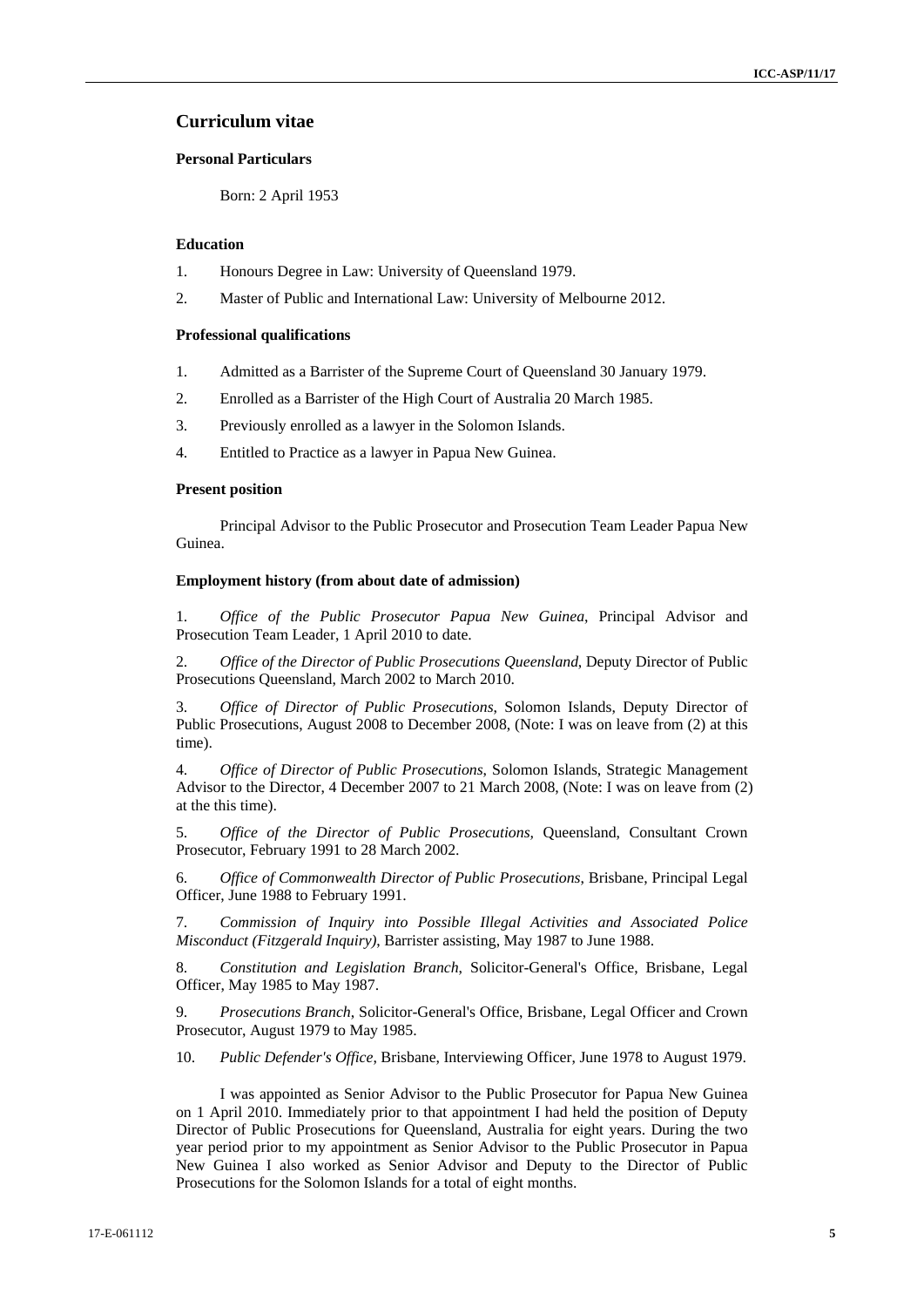I have over 30 years experience in the practice of the criminal law, most of those years as a prosecutor either for the State of Queensland or the Commonwealth of Australia.

I have appeared in court at every level up to and including the High Court of Australia as well as various Tribunals, Inquests and Commission of Inquiry. I have also appeared in the High Court and the Court of Appeal of the Solomon Islands and the National Court of Papua New Guinea.

I have appeared in hundreds of trials and appeals and thousands of other appearances relating to criminal proceedings. For many years I have specialized in particularly complex trials involving a wide range of forensic evidence, including DNA evidence.

In addition to my experience as a prosecutor I have substantial experience in:

(a) management of staff,

(b) representing my office participating in interagency, national and international meetings and negotiations,

- (c) providing legal , policy and operational advice,
- (d) training,
- (e) acting as mentor,

(f) initiating legislative changes, investigation of criminal offences and strategic management advice

My position as Deputy Director of Public Prosecutions in Queensland required me to take a leading role in the management of the Queensland office of DPP with a staff of over 300, a head office and 9 regional offices. In addition, I appeared in the most complex and difficult trials and appeals being dealt with by my office.

I have attached summaries of some of the cases I have prosecuted. These are intended to give the reader some idea of the types of cases I have appeared in. It will be seen that I have prosecuted a wide range of offences and have dealt with a great variety of types of evidence.

The appeals I have listed refer only to those that have been reopened in the law reports.

#### **Overview of experience**

My experience includes:

1. Management, supervision and direction of staff.

I have over a decades experience of management at the most senior levels and many more years experience at the mid range level of management.

As Deputy Director, I have taken a leading role in the management of the offices of the Director of Public Prosecution in Queensland and in the Solomon Islands. I currently mentor the Public Prosecutor of Papua New Guinea in relation to the management of his office.

Prior to my current employment, I also had substantial management experience as a member of the management committees of both the Brisbane Office of the Commonwealth Director of Public Prosecutions and the Office of the Queensland Director of Public Prosecutions.

During the earlier years of my career, I also have had substantial experience at directly supervising smaller numbers of both legal and non-legal staff. As an example, I have supervised a work group of 16 DPP staff (responsible for preparation of cases for prosecution) and have also led a team of prosecutors in prosecuting a series of related offences. Also, whilst employed in the Commission of Inquiry I managed investigations involving teams of police, accountants and lawyers.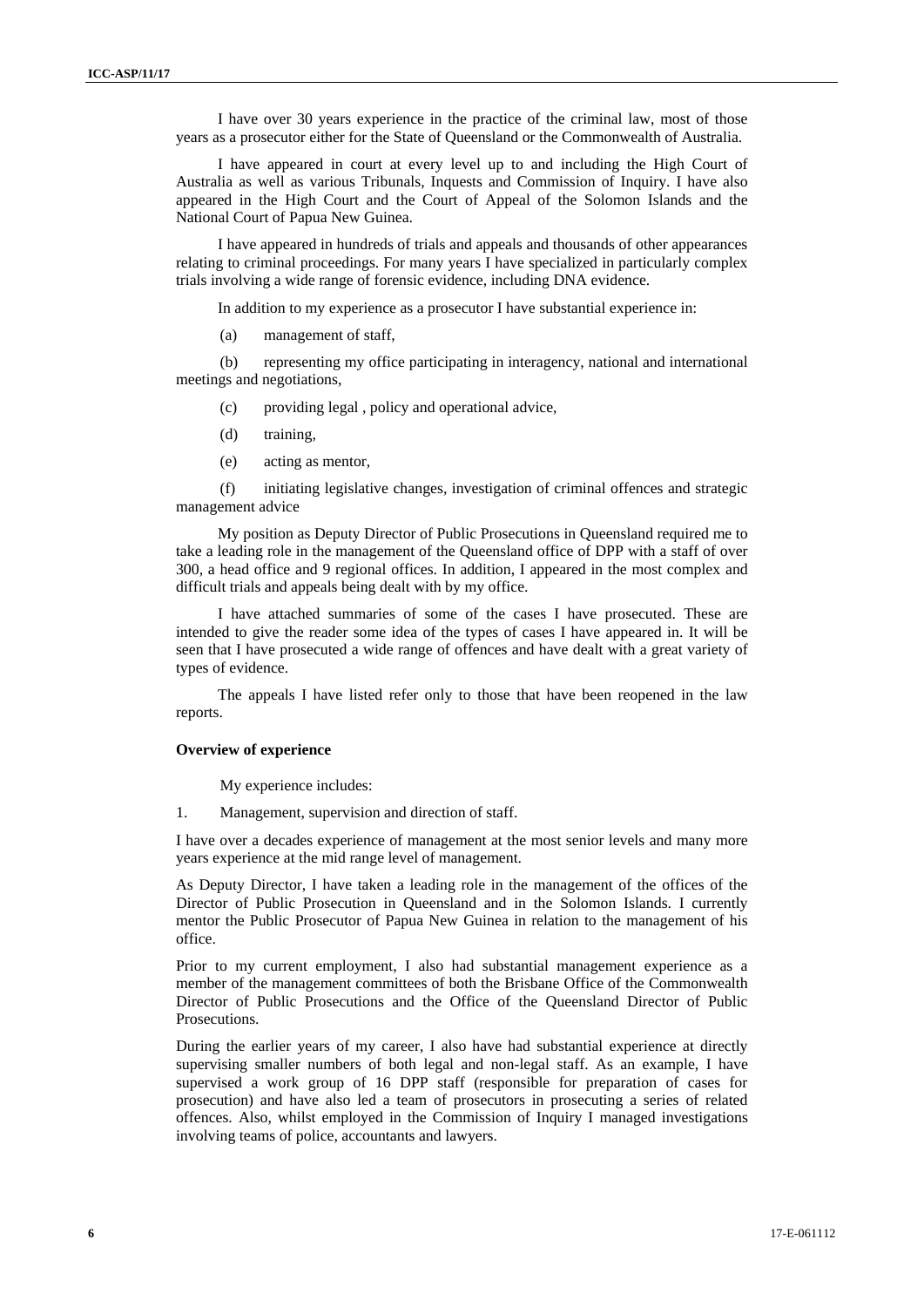2. Giving legal, operational and policy advice to the Directors of Public Prosecutions for Queensland, Solomon Islands and the Public Prosecutor for PNG as well as the Minister for Justice and Attorney General (Queensland).

I have regularly given advice to the Directors of Public Prosecutions (Commonwealth and State) and the Minister for Justice and Attorney-General on a wide range of matters including the exercise of the discretion to prosecute, granting of indemnities against prosecution, sufficiency of evidence, policy matters and amendments to the law. I have also provided this type of advice to the Director of Public Prosecutions for the Solomon Islands and the Public Prosecutor for Papua New Guinea.

3. Giving advice to investigating authorities.

In my career, I have dealt with a wide range of investigating authorities, including Queensland police, Federal police, Australian Crime Commission and its predecessor the National Crime Authority, Crime and Misconduct Commission and investigators attached to statutory bodies such as the taxation office. I have also provided this type of advice to The Royal Solomon Islands Police force as well as Participating Police Force officers of the Regional Aid Mission to the Solomon Islands and the Royal Papua New Guinea Police Force. In my dealings with those authorities, I have given advice on a wide range of matters, including advice in relation to ongoing investigations, compilation of briefs of evidence and sufficiency of evidence.

4. Acting as mentor to other lawyers.

I have provided advice and guidance for many years to other prosecutors and legal staff responsible for case preparation. In addition to my work in Australia, I have provided advice and guidance to prosecutors and staff of the Office of Director of Public Prosecutions for the Solomon Islands and the office of the Public Prosecutor in Papua New Guinea.

5. Conducting and supervising the investigation of suspected offences.

When I was employed in the Commission of inquiry, I was responsible for initiating, supervising and personally conducting investigations. I have regularly provided advice to Queensland, Australian, Solomon Islands and Papua New Guinea Police in relation to ongoing investigations.

6. Preparing legislation and assisting in the passage of that legislation through Parliament.

When I was employed in the Constitution and Legislation branch of the Solicitor General 's Office I was responsible for drafting amendments to legislation, instructing parliamentary counsel and assisting the process through Parliament. The position required me to liaise directly with the Attorney General and Minister for Justice and other members of the Queensland parliament. I have also, over the years been concerned with a wide range of legislative reforms relating to criminal law and procedure. Most recently I have drafted a new Public Prosecutor (Powers and Functions) Bill intended to replace the existing legislation relating to the operation of the office of Public Prosecutor in Papua New Guinea.

7. Representing the Director of Public Prosecutions and the State of Queensland.

In addition to representing the office as described elsewhere in this overview, I have appeared before two Parliamentary committees (the Joint Australian Parliamentary Committee on the National Crime Authority and the Joint Victorian Parliamentary Committee into Drugs). I have also represented the Solicitor-General at various Commonwealth/State conferences and negotiations. For example, I was the Solicitor General's representative at the Commonwealth */* State officer's meetings to discuss implementation of the Mutual Assistance in Criminal Matters Treaty. I have been a member of a number of significant committees within the Queensland Criminal Justice system, responsible for various aspects of that system e.g. Dangerous Prisoners (Sexual Offenders) Review Committee and the Queensland Sentencing Database Committee.

8. Speaking at conferences and other public forums.

I have presented papers at a number of major conferences e.g.: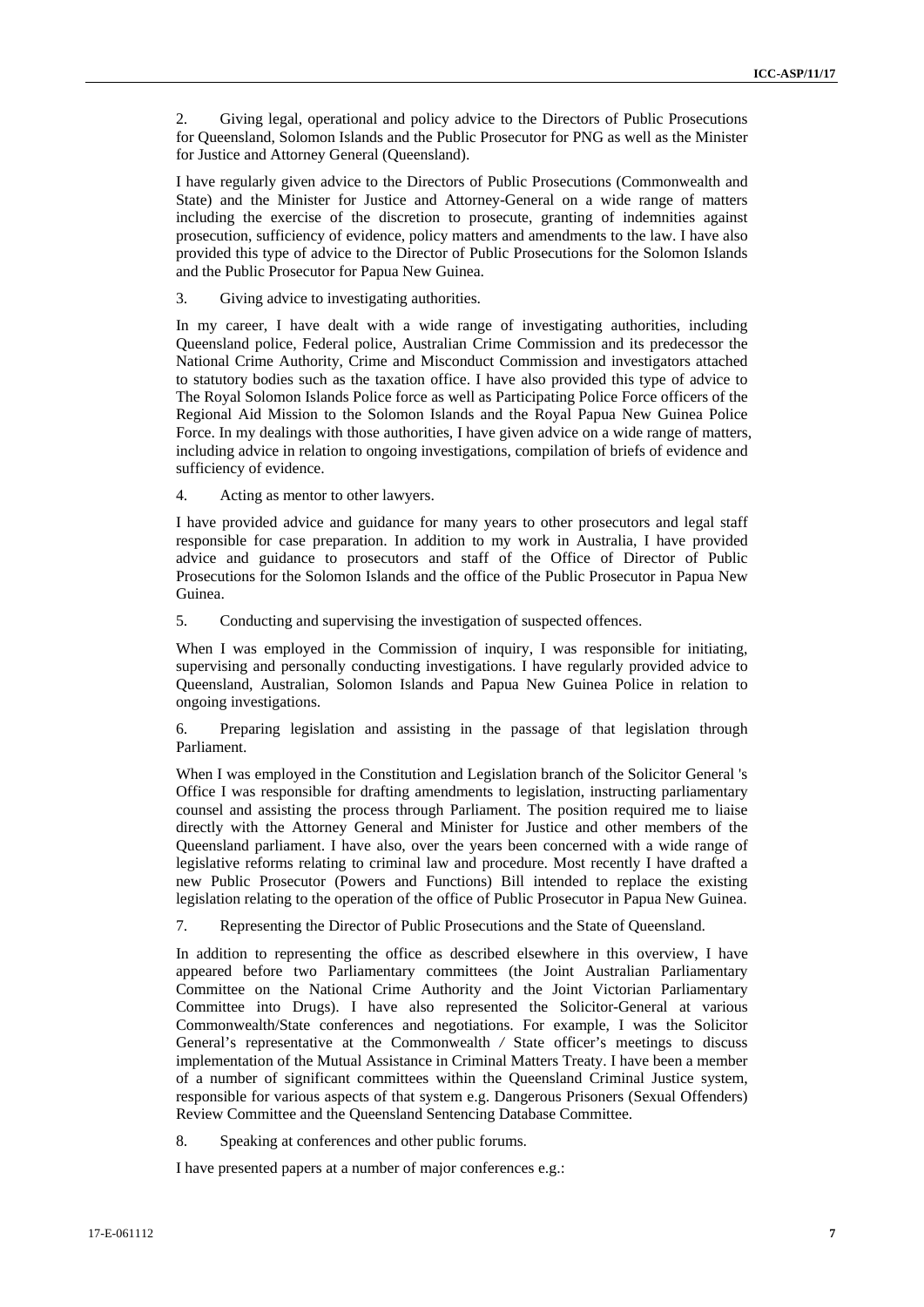(a) April 2008: Law and Order Issues in the  $21<sup>st</sup>$  century hosted by the Queensland Law Society-Banco Court, Law Courts Complex Brisbane on "Case Management-Early Resolution";

November 2006: International conference hosted by the Canadian Justice Network in Ottawa Canada on dangerous offenders where I presented a paper on "The Prosecutor and the Dangerous Offender";

(c) July 2006: I participated in a forum organized by Griffith University in relation to the use of DNA in wrongful convictions;

(d) Inaugural Criminal Law Conference 2006 -Queensland Parliament House: "Rediscovering Criminal Discovery and the Challenges of Disclosure";

International Conference hosted by the Supreme Prosecutors Office of South Korea in July 2005 on "The use of pre recorded evidence in criminal proceedings";

(f) Ninth annual conference of the International Association of Prosecutors, held in Seoul, South Korea in August 2004 on "Sentencing Guidelines and the role of prosecutors";

(g) Sixth Annual Conference of the International Association of Prosecutors, held m Sydney in September 2001, "The use of inter active crime scene technology in court";

(h) Fifteenth International Symposium on the Forensic Sciences, held at the Gold Coast in 2000 where I spoke on "Forensic science in trials"; and

Symposium 2000 (conducted by the Queensland Law Society) "The criminal justice system and proposed changes to it".

I have given many presentations in relation to prosecuting to delegations from the Asian region: particularly delegations of prosecutors and other justice officials from China, South Korea and Japan.

I have also, on a number of occasions, given various presentations to the public on matters relating to the criminal justice system e.g.:

I have been interviewed on ABC radio in relation to the use of DNA evidence in trials and in relation to my career;

(b) Four of my trials have been the subject of an Australian national television series "Forensic Investigators" in 2005 and 2006. One of my trials has been the subject of two episodes in the United States of America -CBS "48 Hours" in 2006 and also the subject of a Canadian program that was broadcast within North America. I was interviewed for those programs;

(c) I was invited to be the opening speaker at a State library of Queensland display on Queensland murder trials;

I participated in a public forensic science presentation by police, forensic scientists and prosecutions at the University of Queensland:

(e) I participated in the production of a science program, "Future Tense", produced on behalf of the Discovery Channel in the United Kingdom for world distribution where interactive crime scene technology developed in Queensland was demonstrated. I have worked closely with Queensland Police to develop the use of this technology in court;

(f) I was a speaker at a 2001 conference of victims of sexual abuse at church and state institutions;

(g) I have given a number of presentations to Students at Griffith and Bond Universities;

(h) I am a regular speaker at various victims of crimes organizations; and

(i) In May 2007, I presented a paper to the Australia and New Zealand Forensic Science Society on "The CSI effect."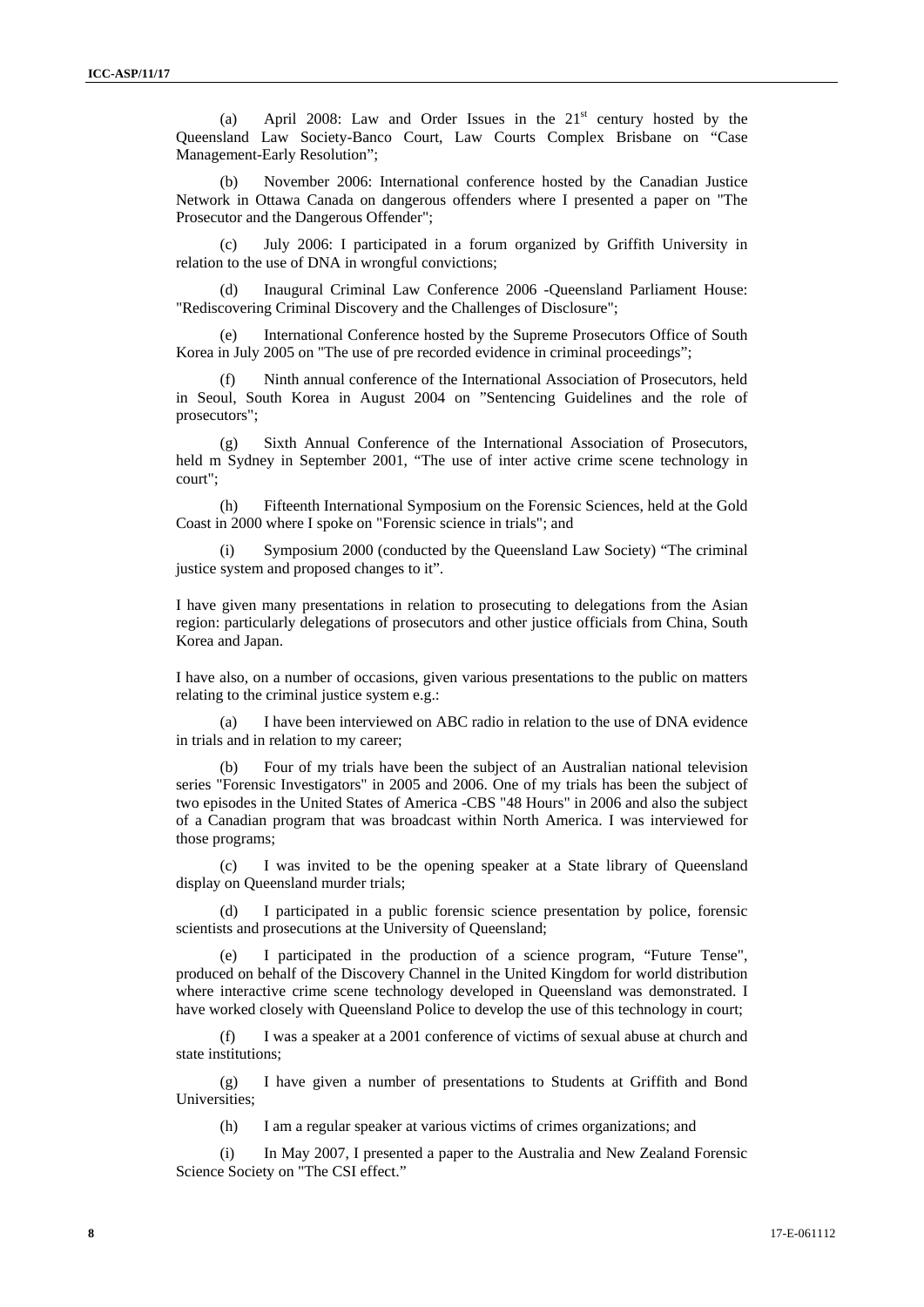9. Providing training to police, prosecutions staff, expert witnesses and the profession; e.g.:

(a) Police in Australia, Solomon islands and Papua New Guinea (e.g. at the Police Training Academy in relation to brief preparation and prosecution procedure, at conferences etc);

(b) Prosecutions staff and the wider profession (at CLE type presentations) on matters related to investigations and prosecuting. For example, I presented a paper on prosecuting at a CLE lecture for the Law Society, covering such topics as opening and closing the prosecution case, examination in chief, cross-examination and ethical considerations;

(c) Bond University students in relation to the giving of expert evidence; and

(d) Forensic scientists: Amongst other things, I have conducted training in conjunction with the National Institute of Forensic Science and the Queensland Health department, in relation to giving expert evidence in court and also in a training program conducted by the Office of the Director of Public Prosecutions forensic scientists.

I also presented CLE lectures to the prosecutors within the Office of the Director of Public Prosecutions for the Solomon Islands and the office of the Public Prosecutor in Papua New Guinea.

10. Project management.

I have designed and implemented a prosecutions case management system, which is used by the Queensland Office of the Director of Public Prosecutions.

I have been on a number of committees overseeing various major projects involving external agencies such as the Queensland Courts sentencing data base project and the Higher Courts wireless internet project, as well as numerous interagency committees such as the Serious Sexual Offenders review committee.

11. Liaising with international and national authorities.

I have well established links with a range of significant international and Australian authorities and individuals.

Internationally I have dealt with such authorities as the International Criminal Court, the International Association of Prosecutors, the National District Attorney's Association (USA), Australia-China Developments Centre, American Prosecutors Research Institute, National Centre for Prosecution of Child Abuse (USA) and a wide range of prosecuting and judicial authorities in the Republic of Korea, the Peoples Republic of China, Japan and Taiwan.

Within Australia, I have well established links with all Australian prosecuting authorities as well as investigating authorities, courts, other justice agencies and a number of universities.

#### **Overview of positions held**

1. *Principal Advisor to Public Prosecutor,* Papua New Guinea, Office of the Public Prosecutor, Papua New Guinea, April 2010 to date.

I advise and mentor the Public Prosecutor and his staff in relation to all areas of operation from management to advocacy. I am also engaged in a wide range of activities with other agencies in relation to the operation of the justice system in Papua New Guinea. My role is to strengthen the institution of the Office of the Public Prosecutor, particularly by developing the capacity of its officers.

2. *Deputy Director of Public Prosecutions,* Queensland, Australia, Office of the Director of Public Prosecutions, Queensland, Appointed 28 March 2002.

The position is the second most senior prosecuting position in Queensland. The Deputy Director of Public Prosecutions (Queensland) is responsible for providing leadership and management of DPP staff as well as appearing in complex trials and appeals and providing advice to the Director of Public Prosecutions and Minister for Justice and Attorney General.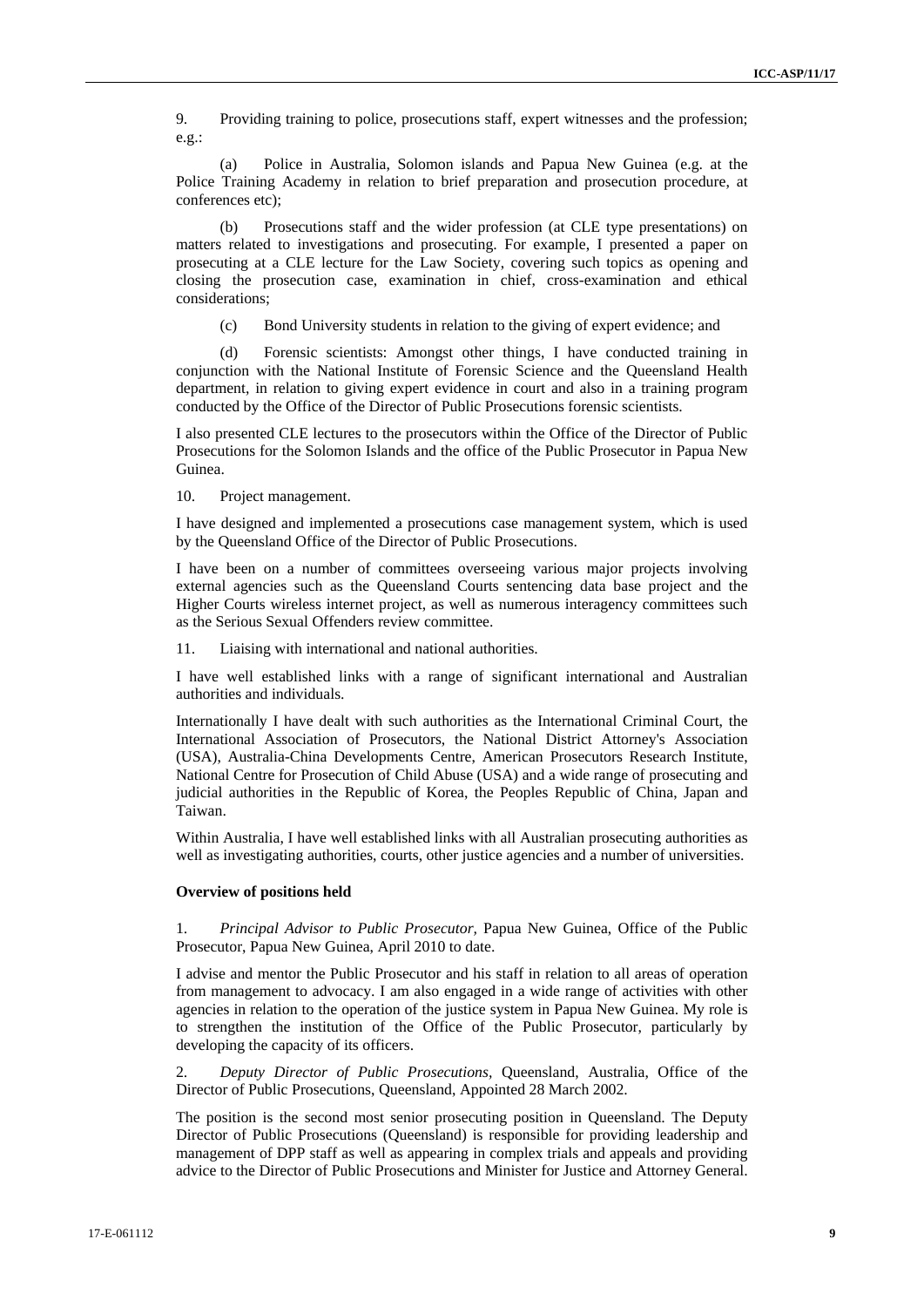I was required to regularly represent the office in various forums. I also acted as Director of Public Prosecutions on a number of occasions.

3. *Deputy Director of Public Prosecutions,* Solomon Islands, Office of the Director of Public Prosecutions, Solomon Islands, August 2008 to December 2008.

I was invited to return to perform the above role after my earlier period as advisor to the Director. The emphasis this time was more on court work, mentoring of staff and helping to progress the process of change that I initiated with my first appointment.

4. *Principal Advisor to Director of Public Prosecutions,* Solomon Islands, Office of the Director of Public Prosecutions, Solomon Islands, December 2007 to March 2008.

I was engaged to provide advice and mentoring to the Director of Public Prosecutions and to develop the capacity his office and staff. I conducted a review of the office and developed a new structure of office and case management. In addition I conducted training of staff in relation to prosecuting.

5. *Consultant Crown Prosecutor,* Queensland, Australia, Office of the Director of Public Prosecutions. Queensland, February 1991 to 18 March 2002.

The position of Consultant Crown Prosecutor is the most senior advocate position in the office of DPP. In that position I appeared in the most complex trials and appeals. In addition, I was directly involved in staff professional development and skills formation. In the position I exercised without supervision, where appropriate, the discretion to initiate, vary and discontinue serious criminal charges. I also regularly provided advice to police, the Director of Public Prosecutions and Minister for Justice and Attorney General.

6. *Principal Legal Officer,* Queensland, Australia, Commonwealth Director of Public Prosecutions, June 1988 to February 1991.

The duties of that position, in broad outline, were to prosecute offences against Commonwealth law, provide advice to the Director of Public Prosecutions and investigating authorities, represent the office and manage, supervise and develop staff.

7. *Barrister Assisting,* Queensland, Australia, Commission of Inquiry into Possible Illegal Activities and Associated Police Misconduct, May 1987 to June 1988.

I was one of the original five officers appointed to assist Mr. Fitzgerald QC in his inquiry police and political corruption in corruption in Queensland.

I was personally responsible for initiating, supervising and conducting investigations into the activities of persons connected to the Commission's terms of reference. Amongst other things, I personally investigated matters, directed teams of investigating police, lawyers and financial analysts, provided advice to the Royal Commissioner, liaised with a wide range of external authorities and appeared in Court and before the Commission in relation to matters within the Commissions terms of reference.

8. *Legal Officer,* Queensland, Australia, Constitution and Legislation Branch - Solicitor-General's Office, May 1985 to May 1987.

I was responsible for giving advice on constitutional law, criminal law and other matters and advising on and supervising the passage of proposed changes to state legislation. Amongst other things this involved providing legal and policy advice to government, drafting legislation, instructing Parliamentary Counsel and advising the Minister of Justice and Attorney General at all stages of the passage of legislation, including in Parliament. I represented the Solicitor-General at various Commonwealth/State conferences (eg Commonwealth/State negotiations on the Mutual Assistance in Criminal Matters treaty and related legislation) and participated in officer's meetings of the Standing Committee of Attorneys-General.

9. *Legal Officer and Crown Prosecutor,* Queensland, Australia, Prosecutions Branch, Solicitor-General's Office, August 1979 to May 1985

At that time, the Office of the Director of Public Prosecutions did not exist and prosecutions branch was responsible for conducting prosecutions upon indictment and prosecutions for various summary offences.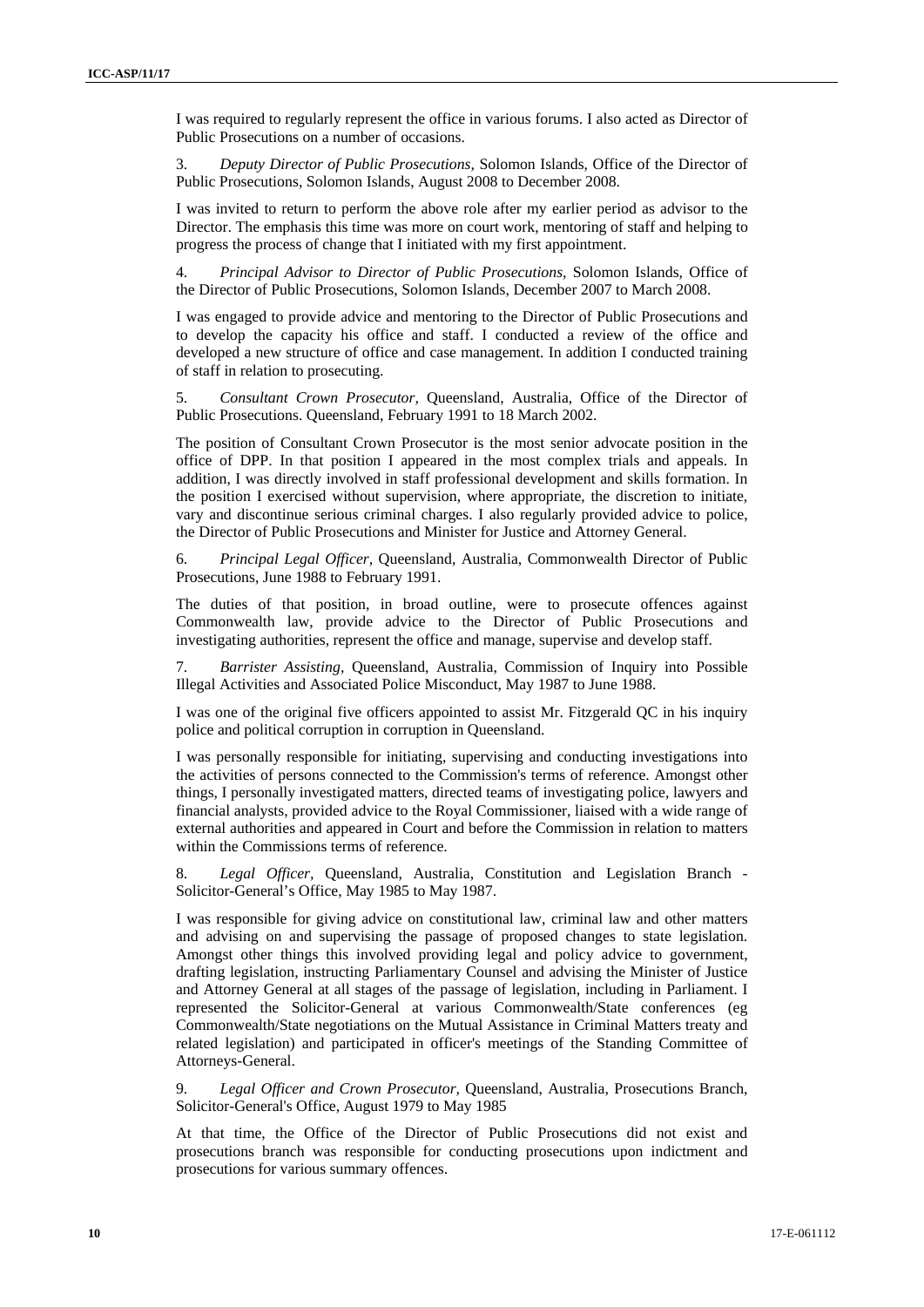This was my introduction to prosecuting. I regularly prosecuted a wide range and large numbers of criminal offences upon indictment as well as a wide range of summary offences.

During this period I also acted as the Officer in Charge of the then 'Appeals' section and also lead a team of prosecutors in prosecuting offences. I was regularly required to provide advice and opinions.

10. *Defence Counsel,* Queensland, Australia, Public Defender's Office, June 1978 to August 1979.

This was my introduction to criminal law practice. I was responsible for preparing the defence case and after my admission in January 1979 appeared in the District Court on behalf of various accused.

## **2. James K. Stewart (Canada)**

[Original: English]

### **Executive summary of relevant experience**

Advantages I would bring to the post of Deputy Prosecutor (Prosecution) include experience with criminal prosecutions, both domestic and international; skill as a trial and appellate advocate; success as a senior legal manager; ability to work in a multi-cultural, multi-disciplinary environment; and flexibility of mind. English and French are my working languages.

In Canada, I have thrived in a legal system that values the rule of law and depends on the competence and integrity of counsel. Thirty years of experience have taught me proficiency in the law; but they have also taught me how to deal with people with insight and courtesy, whether they are victims or witnesses, police officers, defence counsel, judges, juries or, indeed, accused persons.

My international experience has been gained in over eight years of service with ICTR and ICTY. At ICTR, working as Senior Trial Attorney during the early days of the Tribunal allowed me to gain first-hand knowledge of the challenges presented by international criminal trials. The prosecution team I led successfully handled the first cases heard by the Trial Chambers in Arusha.

Serving as the first Chief of Prosecutions at ICTY, and later as a successful Chief of the Appeals and Legal Advisory Division at ICTR, enabled me to develop leadership skills and acquire management experience that should be of value to the Prosecutor in the achievement of her mandate at the ICC.

Leading by the example of my own hard work as head of appeals at ICTR, I imbued my appeal teams with a desire for excellence and pride in achievement. We developed an appellate advocacy training program for appeals counsel serving at ICTR, ICTY, and the ICC. This course is still the model for that used for appellate advocacy training at the ICC. As a senior manager, I was meticulous about timely work plans and performance evaluations, actively involving my staff in setting organizational goals, as well as their own. Our appellate counsel enjoyed an excellent reputation with the Appeals Chamber.

As Chief of Prosecutions at ICTY, it was my responsibility to supervise all operations of the Prosecutions Division. In collaboration with senior counsel and, in particular, the Chief of Investigations, I assisted the Deputy Prosecutor and the Prosecutor in the overall management of the OTP. As a senior OTP official, I also dealt with governments and outside agencies on sensitive matters.

My legal practice for the Crown in Canada has been long and varied. Since late 2007, however, my work has focused almost exclusively on criminal appeals before the Court of Appeal for Ontario and the Supreme Court of Canada. As General Counsel in my office, I also provide legal opinions to my Director, mentor less experienced counsel, and serve as principal to articling students.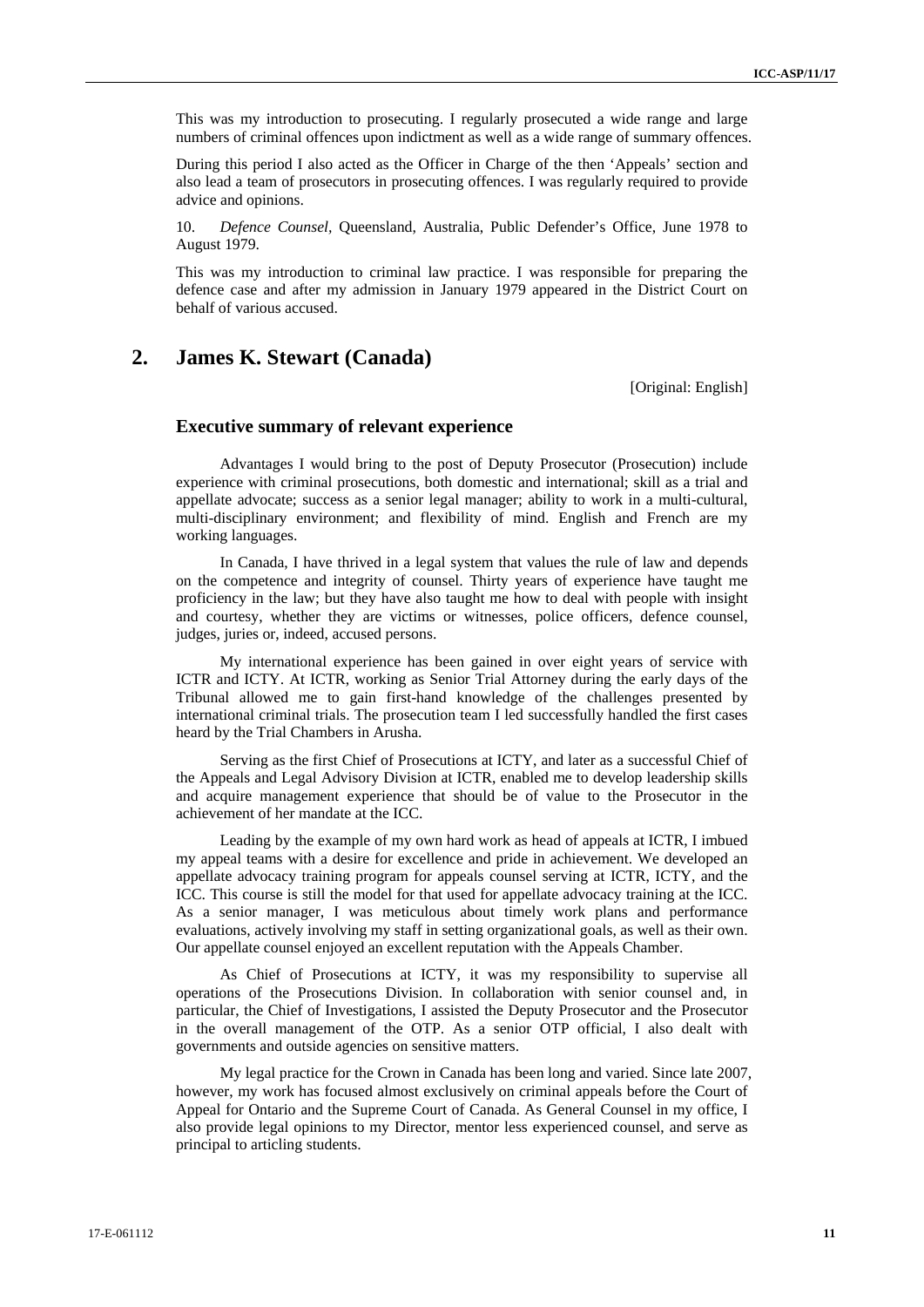### **Curriculum vitae**

### **Education**

- 1. *Bar Admission Course,* 1976 -1977, in Toronto.
- 2. *LL.B.,* 1972 -1975, Faculty of Law, University of Toronto, Toronto.

3. *Diplôme d'aptitude à l'enseignement du français par les méthodes audio-visuelles,* 1971, Université Laval, Ste.-Foy, Québec.

- 4. *M. ès A.,* 1969 -1971, Faculté des Lettres, Université Laval, Ste.-Foy, Québec.
- 5. *B.A.,* 1964 -1967, Faculty of Arts, Queen's University, Kingston, Ontario.

#### **Professional qualifications**

Barrister and Solicitor, member in good standing of the Law Society of Upper Canada; called to the Bar of Ontario on 29 March 1977.

### **Languages**

Fluent in English and French.

### **Computer skills**

Basic competence in MSWord, Microsoft Outlook, and Lotus Notes.

#### **Work experience**

1. *27 August 2007 until present: General Counsel* in the Crown Law Office - Criminal, Ministry of the Attorney General, in Toronto.

As General Counsel in the Appeals Practice Group, my primary duty is to handle criminal appeals in the Court of Appeal for Ontario and the Supreme Court of Canada on behalf of the Attorney General. I have a busy appellate practice, working in both English and French. In addition to my regular case load, my office is permitting me to assist the Prosecutor of the Special Court for Sierra Leone (SCSL) with appellate work.

I was a co-director of the Appellate Advocacy Course, which was successfully run in July 2011 at the Ontario Crown Attorneys' Association (OCAA) Summer School held in London, Ontario.

For three years now, I have served as an Articling Principal in our office, mentoring articling students.

2. *31 January 2004 to 31 July 2007: Chief, Appeals and Legal Advisory Division (ALAD)*, and, formerly, Senior Appeals Counsel and Head of the Appeals Section, in the Office of the Prosecutor for the U.N. International Criminal Tribunal for Rwanda (ICTR), in Arusha, Tanzania.

Reporting directly to the Prosecutor, I developed the capacity of his Office to handle appeals, which until then had been handled by counsel in The Hague. I was responsible for managing all appellate operations on behalf of the Prosecutor, including planning, recruitment, and staff performance evaluations, and for providing leadership to the Division. I appeared as lead counsel before the ICTR Appeals Chamber.

Given the need to build the competence and confidence of appeals counsel with different backgrounds and experience, and the need to create a coherent approach to appeals, I designed and assisted in delivering appellate advocacy training to counsel in ALAD. Our course also served to train appellate counsel working at the International Criminal Tribunal for the former Yugoslavia (ICTY) and the International Criminal Court (ICC). ALAD counsel enjoyed an excellent reputation before the ICTR Appeals Chamber.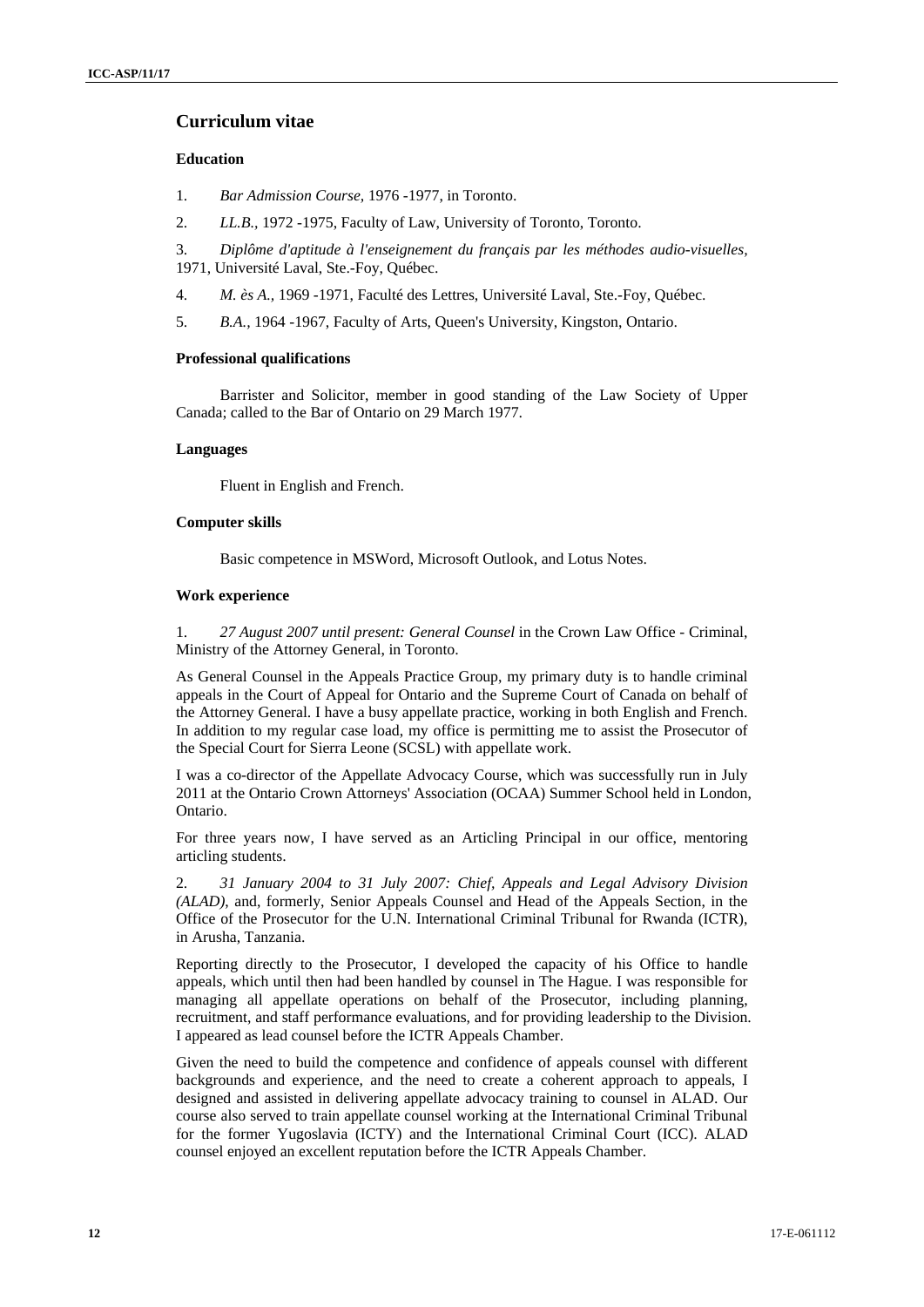As a senior lawyer, I was involved in the overall management of the Office of the Prosecutor (OTP). I gave legal and policy advice to the Prosecutor and senior management, and legal advice to trial teams. Our Division was also responsible for delivering continuing legal education to OTP professional staff. From January to May 2007, I was also Acting Chief of Prosecutions.

I used both English and French in the discharge of my duties.

3. *October 2001 to January 2004: General Counsel* and *Head of the Justice Prosecutions Practice Group* in the Crown Law Office - Criminal, Ministry of the Attorney General, in Toronto.

My duties as General Counsel included handling appeals in the Court of Appeal for Ontario on behalf of the Attorney General and providing legal advice to police services and Crown Attorneys' offices in Ontario.

As head of the Justice Prosecutions Practice Group, from 15 April 2002 until 15 December 2003, I managed the work of a group of Crown counsel, who had the sole mandate to prosecute cases brought by the Special Investigations Unit, respecting police shootings or other incidents of serious violence involving police officers, as well as responsibility for other sensitive prosecutions of police officers and justice officials alleged to have committed criminal offences. As head of this practice group, I conducted criminal trials and participated in the senior management of the Office.

4. *January 1999 to September 2001: Chief of Prosecutions*, UN International Criminal Tribunal for the former Yugoslavia (ICTY), in The Hague, Netherlands.

Reporting to the Deputy Prosecutor, I was responsible for managing all of the operations of the Prosecutions Division of the Office of the Prosecutor (OTP) for the ICTY. This Division conducted all trials and related proceedings before the Trial Chambers, as well as providing legal and policy advice to the Deputy Prosecutor and the Prosecutor.

I regularly advised the Deputy Prosecutor and the Prosecutor on sensitive issues, and participated in meetings they held with representatives of governments and outside agencies.

My responsibilities included, among many other duties relating to prosecutions, assisting in the delivery of trial advocacy training. I was also involved in recruitment. With the Chief of Investigations, Senior Trial Attorneys, and the Senior Appeals Counsel, I assisted the Deputy Prosecutor and the Prosecutor in the overall management of the OIP.

The Appeals Section was not within my chain of command, but I often advised on appeal matters.

5. *February 1997 to December 1998: Senior Trial Attorney, in the Office of the Prosecutor (OTP),* UN ICTR; my duty station was in Kigali, Rwanda, but I spent most of my time on mission in Arusha, Tanzania, seat of the Tribunal.

I successfully led the trial team that conducted the first prosecutions before the ICTR Trial Chambers (notably, in the *Akayesu, Kayishema and Ruzindana,* and *Rutaganda* cases). As team leader, I helped to design and deliver, with one other more experienced member of my team, trial advocacy training to my trial team, especially on cross-examination skills. As lead counsel, I was heavily involved in all aspects of our litigation responsibilities in Arusha.

In this period, I was also the senior representative of the OTP in Arusha, in the absence of the Deputy Prosecutor or the Prosecutor, and carried out administrative duties, planning our work, dealing with the President and other senior Tribunal officials, and responding to press queries. I kept the Deputy Prosecutor, who was based in Kigali, fully informed about all aspects of our mission. I worked in both English and French.

6. *February 1985 to February 1997: Crown Counsel then Senior Counsel,* and then *General Counsel*, in the Crown Law Office - Criminal, Ministry of the Attorney General, in Toronto.

My primary responsibilities were to handle criminal trials at all levels of court in Ontario, both jury and non-jury, and appeals before the Ontario Court of Appeal and the Supreme Court of Canada on behalf of the Attorney General. I worked in both English and French.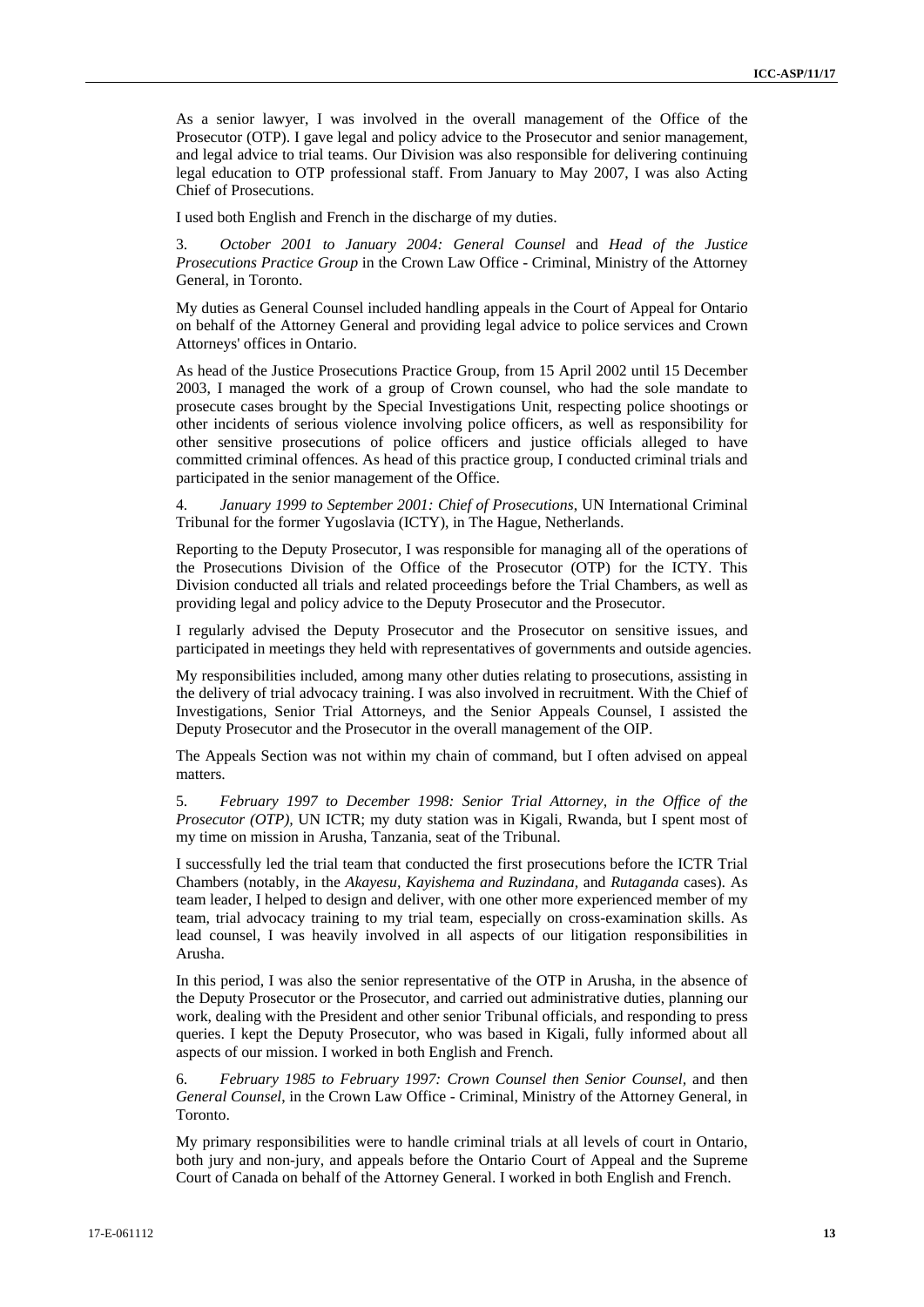As an agent specially designated in writing by the Attorney General, I advised police officers on the preparation of materials in support of applications for authorizations to intercept private communications and, in appropriate cases, made such applications before a judge. I advised police officers on search warrants and other investigative matters.

I was also involved in delivering appellate advocacy training to Crown and defence counsel, and teaching Criminal Law at the Bar Admission Course.

7. *December 1979 to January 1985: Assistant Crown Attorney* in the Downtown Toronto Crown Attorney's Office, in Toronto.

My duties included handling criminal prosecutions on behalf of the Crown at all levels of court in Ontario, jury and non-jury. In August -September 1984, I participated in an exchange between Ontario and Quebec, which allowed me to handle criminal cases in the non-jury criminal court, on behalf of the *Substitut du Procureur général,* in Quebec City, where I functioned exclusively in French. As a bilingual counsel in Toronto, I appeared in trial courts in other Ontario cities too, to handle proceedings in French.

8. *November 1977 to November 1979: Legal Officer*, Office of the Ombudsman, in Toronto.

My duties included advising the Ombudsman and his officials, with respect to the investigation and disposition of complaints against Ontario governmental organizations. I assisted in managing non-legal staff.

9. *August 1975 to August 1976: Articling student to Robert J. Carter*, Q.C., in Toronto. My principal was a leading criminal defence counsel, with a busy trial and appellate practice.

#### **Other professional responsibilities and activities**

1. Member of the Ontario Crown Attorneys' Association (OCAA) and the International Association of Prosecutors (IAP).

2. Gave a presentation on Canadian criminal law and procedure to a delegation of the Judicial Committee of the Vietnamese National Assembly in Ottawa, on 28 November 2011.

3. Designed and delivered a course on appellate legal writing for the Office of the Prosecutor of the Special Court for Sierra Leone (SCSL), in anticipation of the pending *Taylor* trial judgment, in The Hague, Netherlands, on 7 -10 September 2011.

4. Assisted, as a co-director, in the design and delivery of the Ontario Crown Attorneys' Association (OCAA) Summer School Appellate Advocacy Course, held at the University of Western Ontario, London, Ontario, on 18 -21 July 2011. (In connection with this course, I played a key role in the successful application of the OCAA to the Law Foundation of Ontario for a grant to fund the participation of four appellate counsel from the UN international criminal tribunals for the former Yugoslavia and Rwanda).

5. Assisted in the design and delivery of an appellate legal writing course for the Appeals and Legal Advisory Division of the Office of the Prosecutor of the International Criminal Tribunal for Rwanda (ICTR), in Arusha, Tanzania, on 8 9 March 2011.

6. Served as a judge for the annual Gale Cup Moot, in Toronto, on 25 February 2011, grading French appeal factums [brief] beforehand.

7. Participated at the invitation of the Prosecutor of the ICTR in the  $5<sup>th</sup>$  Prosecutors' Colloquium, held in Kigali, Rwanda, on 11 -13 November 2009, presenting a paper on judicial notice in national court trials of facts established in specialized tribunals, such as ICTR.

8. Participated by invitation in the International Symposium on "ICTR: Model or Counter Model for International Criminal Justice? The Perspectives of the Stakeholders", held in Geneva, Switzerland, on 9 -11 July 2009.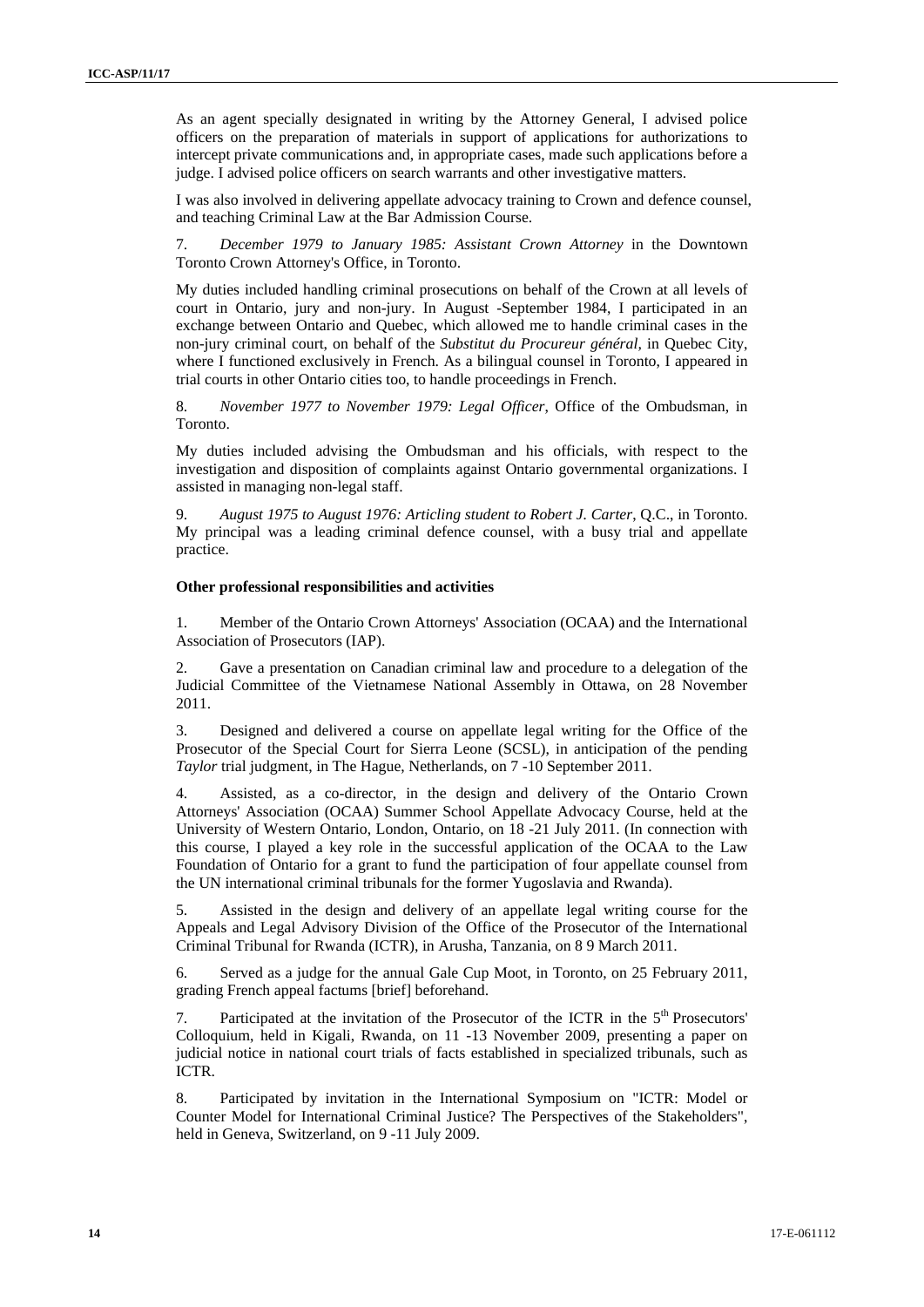9. Participated, in Toronto, as a trial advocacy demonstrator, in the Canada-China Judicial Linkages Project (CCJLP): Criminal Evidence Technical Exchange, run by the National Judicial Council, on 14 -15 November 2007.

10. Initiated, designed, and helped deliver appellate advocacy training to appeals counsel serving at the International Criminal Tribunal for Rwanda (ICTR), the International Criminal Tribunal for the former Yugoslavia (ICTY), and the International Criminal Court (ICC), by means of the ICTY ICTR ICC Joint Appellate Advocacy Training Program, in January 2005, in The Hague, Netherlands; 2006, in Arusha, Tanzania; 2007, in The Hague; and 2008, in Arusha.

11. Directed a capacity building seminar for the ICTR Appeals and Legal Advisory Division, to integrate new counsel into the Division and create a manual of best practices covering all appellate operations, at Tengeru, Tanzania, on 7 -9 June 2007. (This program anticipated a management transition, given my imminent departure as Chief of the Division to return to Canada).

12. Lectured in French on basic international law concepts at a course delivered to Congolese investigators, prosecutors, and judges, under UN auspices, by the International Institute of Criminal Investigations (IICI), in Kinshasa, Democratic Republic of Congo, in March 2007.

13. Initiated and helped organize a seminar in The Hague, Netherlands, to allow appeals counsel working at the ICTR and the ICTY to discuss a range of legal issues of mutual interest and importance, on 2 -6 November 2006.

14. Participated as a panelist on the subject, ''Historical Fact to Legal Evidence", in a conference sponsored by the Canadian federal Department of Justice War Crimes and Crimes Against Humanity Section, in Ottawa, on 7 -9 December 2003.

15. Participated as observer and trial advocacy trainer in the Intensive Trial Advocacy Workshop (ITAW), at Osgoode Hall Law School, Toronto, on 6 -7 July 2003.

16. Presented a paper on "International Criminal Prosecutions: the Ideal Prosecutor: Status, Means and Discretion" at the conference on "The Highway to the International Criminal Court: All Roads Lead to Rome", held in Montreal by the Canadian Institute for the Administration of Justice (CIAJ) and the Faculty of Law of the University of Montreal, on I -2 May 2003. (My paper was published in *La voie vers la Cour pénale internationale* : *tous les chemins mènent à Rome -The Highway to the International Criminal Court: all roads lead to Rome* (2004 : Editions Thémis, Montréal).

17. Served as a bilingual judge for the annual Gale Cup Moot, in Toronto, on 21 -22 February 2003, and also did so regularly in the period 1989 -1996.

18. Spoke on "Experiences with Forensic Investigations for ICTR" at the International Criminal Law Network (ICLN) conference on "Establishing the International Criminal Court", held in The Hague, Netherlands, on 18 -20 December 2002.

19. Addressed *la 114ième promotion du Cours supérieur d'état major* at the French Army' s *Collège militaire,* in Paris, France, on the operations of the International Criminal Tribunal for the former Yugoslavia (ICTY), on 11 June 2001.

20. Served as a workshop leader at the Canadian Forces College Module on the Law of Armed Conflict, in Toronto, on 30 October -3 November 2000, where I also spoke on law of armed conflict issues encountered at ICTY, having attended in a similar capacity at the College on 1 -5 November 1999.

21. Served as a seminar instructor in the Criminal Procedure Course at the Bar Admission Course, in Toronto, annually in the period 1986 -1996.

22. Assisted in planning, developing course materials, and delivering training in French for the continuing legal education program for Ontario Justices of the Peace *(Formation permanente des juges de paix bilingues),* in the period 1993-1996.

23. Served as a seminar instructor in the Appellate Advocacy Program organized by the Ontario Centre for Advocacy Training, in Toronto, in April 1994.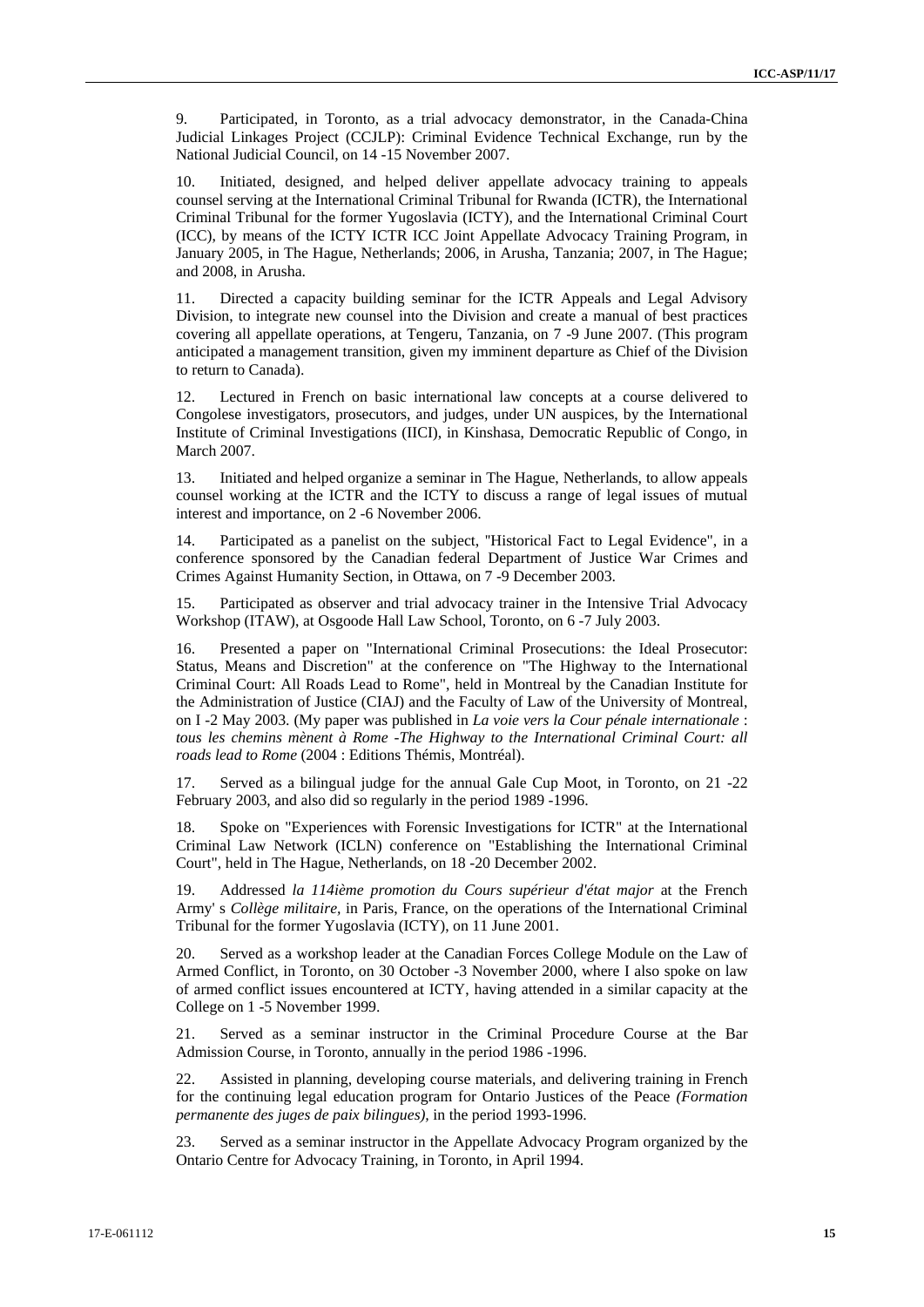# **3. Raija Toiviainen (Finland)**

[Original: English]

### **Executive summary of relevant experience**

Dear Madam or Sir,

I kindly ask you take my application for the post mentioned above into consideration. I am a Finnish 57 years old female lawyer with a family.

I work as State Prosecutor and I am also Head of the International Unit at the Office of the Prosecutor General. I have had this position for *over* 14 years. The Office of the Prosecutor General is the central authority for the Finnish Prosecution Service which is an expert organization with more than 300 lawyers. My duties involve co-operation with prosecutors and their training in criminal cases with international links, and a considerable part of my tasks involves strategic management, steering and development of the prosecutorial activities.

Since March 2007 I have been head prosecutor in a case concerning the genocide in Rwanda in 1994. The defendant was sentenced to life imprisonment for genocide in the court of appeal on 30 March 2012.

Additionally, I have acted as prosecutor at the Prosecutor's Office of Helsinki for more than 6 years, and as judge at the District Court of Helsinki for over 8 years.

Furthermore, I have record in working at a ministry, because I was lawyer of the international unit at the Ministry of Justice for almost two years.

Over 16 years I have constantly participated in various international fora: in the Nordic countries, the Baltic Sea region, European Union, Council of Europe, and the International Association of Prosecutors (IAP). So I have extensive international networks.

During my whole career I have been training prosecutors, judges, lawyers and pretrial investigation authorities.

Yours faithfully,

Raija Toiviainen

### **Curriculum vitae**

#### **Personal information**

Name: Raija Toiviainen

Birth date: 2 September 1954

Nationality: Finnish

Gender: Female

### **Education**

Higher academic degree, Master of Laws, University of Helsinki 1980, trained on the bench 1981.

### **Additional education and training**

1 Training in conducting of proceedings and decision making, 1990.

2 Training related to reconstruction of the Court system, 1992 -1994.

3 Two extensive leadership training periods in 2002 and in 2009-2012. The training in demanding ethical and value-based leadership and in *executive* group work.

4 Updating training for experienced prosecutors, 2006.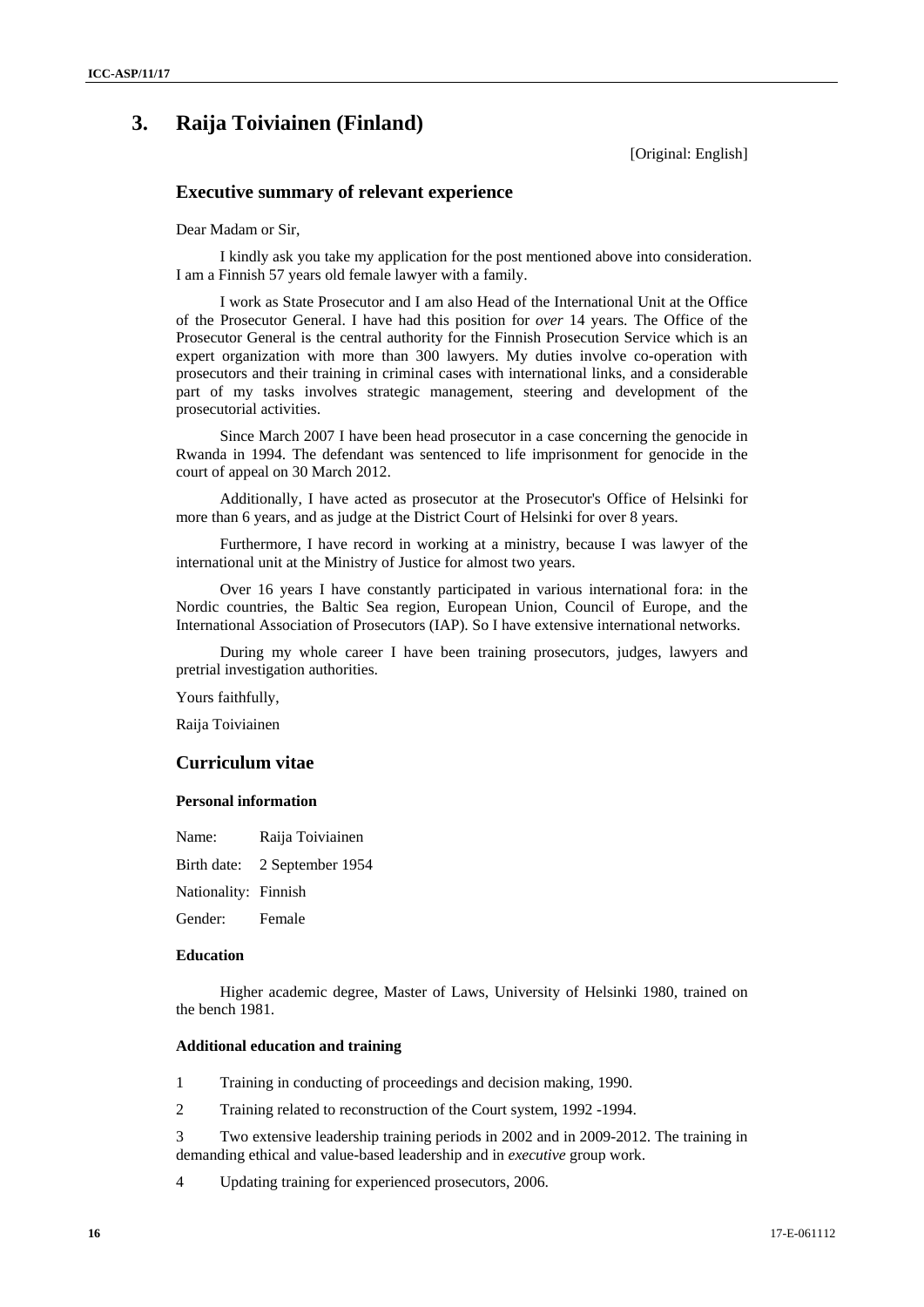5 Course of the Civilian Aspects of Crisis Management, 2001. Themes: international organizations' field presence, Finland's policy line towards democracy and human rights issues, stress management, health care and personal safety, mine awareness, telecommunication, case studies in Bosnia-Herzegovina and Kosovo, cultural aspects, international legal agreements and legal practice.

6. National Defence Course, 2010 Training angled at eminent officials in Finland's foreign, security, and defence policies, ability of different sectors of the society to act and manage in emergency situations, organized by the Finnish Defence Forces.

#### **Language skills**

Good knowledge and comprehension of both spoken and written English.

#### **Work experience**

1. *Head of the International Unit of the Office of the Prosecutor General of Finland,* Helsinki, from 1 December 1997.

The Prosecution Service of Finland is an expert organization of more than 300 lawyers, the central administration agency of which is the Office of the Prosecutor General.

(a) Leadership and development.

Finland's Prosecution Service is headed by the supreme prosecutor, Prosecutor General. The Deputy Prosecutor General has the same authority as the Prosecutor General, and he acts as deputy to the Prosecutor General. I substitute for the Deputy Prosecutor General.

General leadership, development, and supervision of the prosecutorial activities of Finland are conducted by the Office of the Prosecutor General. As State Prosecutor and Head of the International Unit, I participate in these operations. A significant part of my duties relates to strategic leadership, steering and development, and follow-up the activities, as well as measuring results. I have been member of the management group the Office of the Prosecutor General since the foundation of the Office that is more than 14 years. The main task of the management group is to act as an advisory body in matters concerning both the whole Prosecution Service and the Office of the Prosecutor General. Except line questions of prosecutorial activities, the management group deals also with activity appropriation, follows realization of objectives, and use of resources.

The strategy of the Finnish Prosecution Service for the years 2014 -2020 was confirmed in February 2012. I was one of its writers, and I will be responsible for its implementation.

As head of the International Unit, I am in charge of the strategy and development of the international activities of the Prosecution Service of Finland. In 1997, when the Prosecution Service got its present form, there was no international activity worth mentioning. I started to develop international activities, and already in 1998 they became a part of the of the basic operation of the Prosecution Service. We have channels to cooperate with all significant international organizations on every continent. International judicial instruments and procedures are known by our prosecutors.

Since 2000, I am leader of an expert group of prosecutors who are specialized in international criminal cases. This group assists and trains other prosecutors in criminal cases with international links.

Since 2000, I have instructed, supervised and developed the activities of the Finnish desk of Eurojust in the Hague, the Netherlands. Eurojust co-ordinates investigations and prosecutions among the competent judicial authorities of the EU member states when they deal with serious cross-border and organized crime. I represented the government of Finland in the negotiations in Brussels when Eurojust was established.

In 2003, I founded a multi-administrative expert team for prosecutors, judges, pretrial investigation authorities, and legislators which works under my direction. This team is monitoring the legal practice of extradition of offenders and assets recovery. It also analyzes the material, and develops the operative activities of prosecutors and pretrial investigation authorities in this field.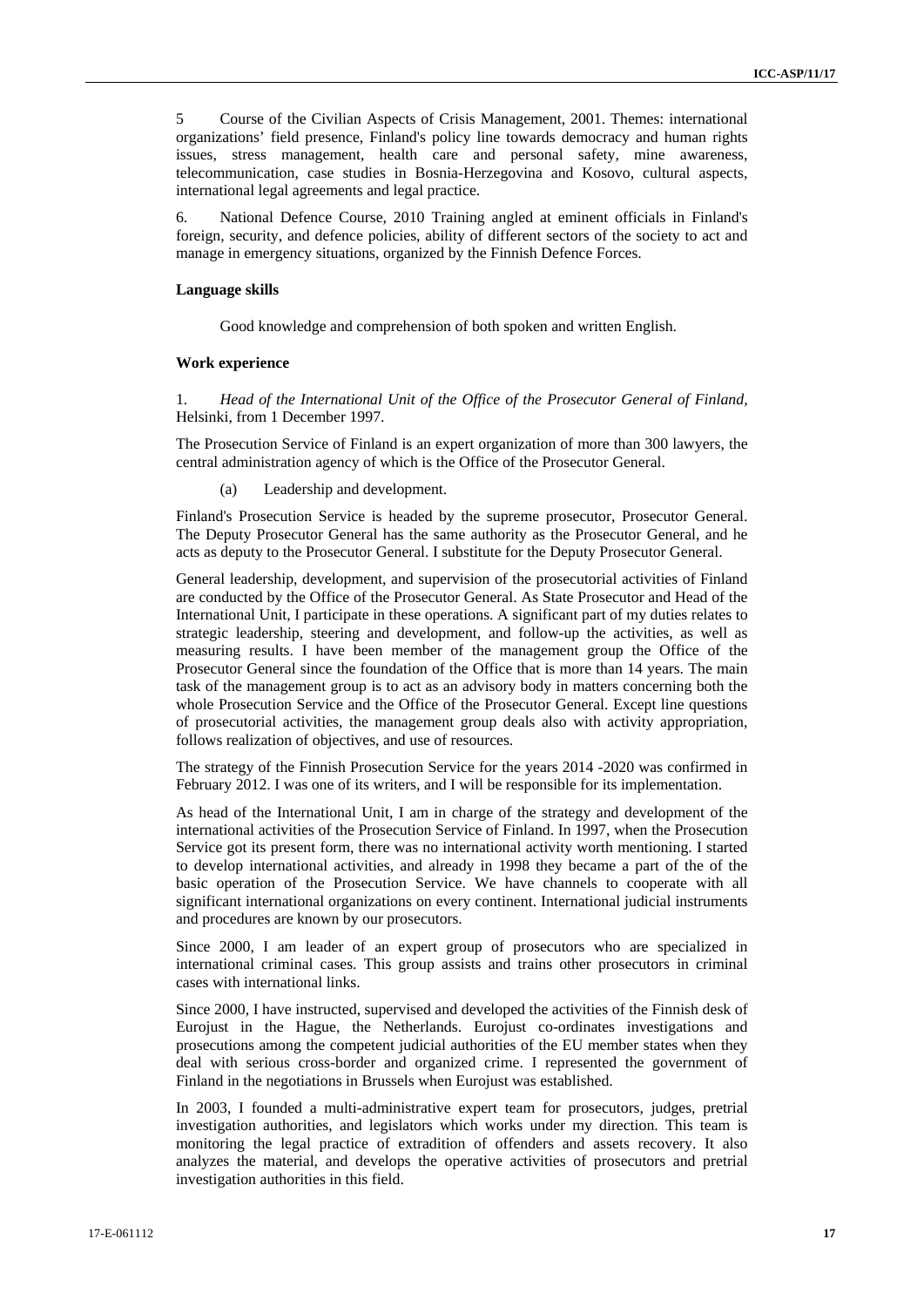The International Unit I am heading, monitors threats of international organized criminality, and reports them to the Prosecutor General.

(b) Operational activity as state prosecutor.

As head of the International Unit, I assist Finnish prosecutors and pretrial investigation authorities in criminal cases with international links. My judicial expertise is needed in cases related to international law of criminal procedure, like extradition and legal assistance.

Since 2007, I am prosecutor in charge in a genocide case that took place in Rwanda in 1994. The defendant is a Rwandan man living in Finland. According to the charge, he has de facto acted as chief whose orders resulted in houses of many Tutsis being burned down, and lots of Tutsis were killed in a cruel way. All evidence was obtained, and investigations were made in this case outside the borders of Finland. I have made wide cooperation with authorities of Rwanda, and also of other states during pretrial investigations and trials. Among other things, this has meant me living in many weeks' time in the countries in question. The pretrial investigation material consists of thousands of pages, and more than a hundred witnesses have been heard. 78 witnesses were heard in the court. Both the district court and the court of appeal took most of the personal evidence in Rwanda and Tanzania in cooperation with their authorities. In the district court the defendant was sentenced to imprisonment for life for a genocide. The court of appeal is going to give its decision at the end of March in 2012.

When substituting the Deputy Prosecutor General I decide, among other things, on complaints that have been made concerning the activities of prosecutors (e.g. related to their decisions, proceedings, or their behavior).

(c) Other activities.

For 14 years I have been member of various international organizations, and represented the Prosecution Service of Finland on many international fora. I am also member of several international and national networks, of which the most significant are:

(i) Cooperative meetings of prosecution services of the Scandinavian countries, e.g. Nordic network for investigation and prosecution of genocide, crimes against humanity and war crimes;

(ii) The yearly meetings of the Prosecutors General of the Baltic Sea States (Scandinavian countries, Baltic, Germany, Poland and Russia);

- (iii) Member of the European Judicial Network;
- (iv) Strategic, and other meetings of Eurojust;

(v) Member of the EU Network for investigation and prosecution of genocide, crimes against humanity and war crimes;

(vi) Member of the EU Consultative Forum;

(vii) Member of Consultative Council of European Prosecutors, Council of Europe, and additionally, member of the Working Group and the Bureau (preparing bodies);

(viii) Representative of Finland in GRECO (Group against corruption, Council of Europe);

(ix) Judicial cooperation between Estonia, Russia and the People's Republic of China; and

Association of International Prosecutors (IAP) member of the Executive Committee, and Vice President of Europe.

2. *Lawyer of the International Unit of Ministry of Justice of Finland,* April 1996 - December 1997.

My tasks related to extradition, criminal and civil legal assistance, and children's kidnapping I also prepared and executed cooperative, judicial projects between Ministry of Justice and the Baltic region, and the People's Republic of China. I represented the Ministry